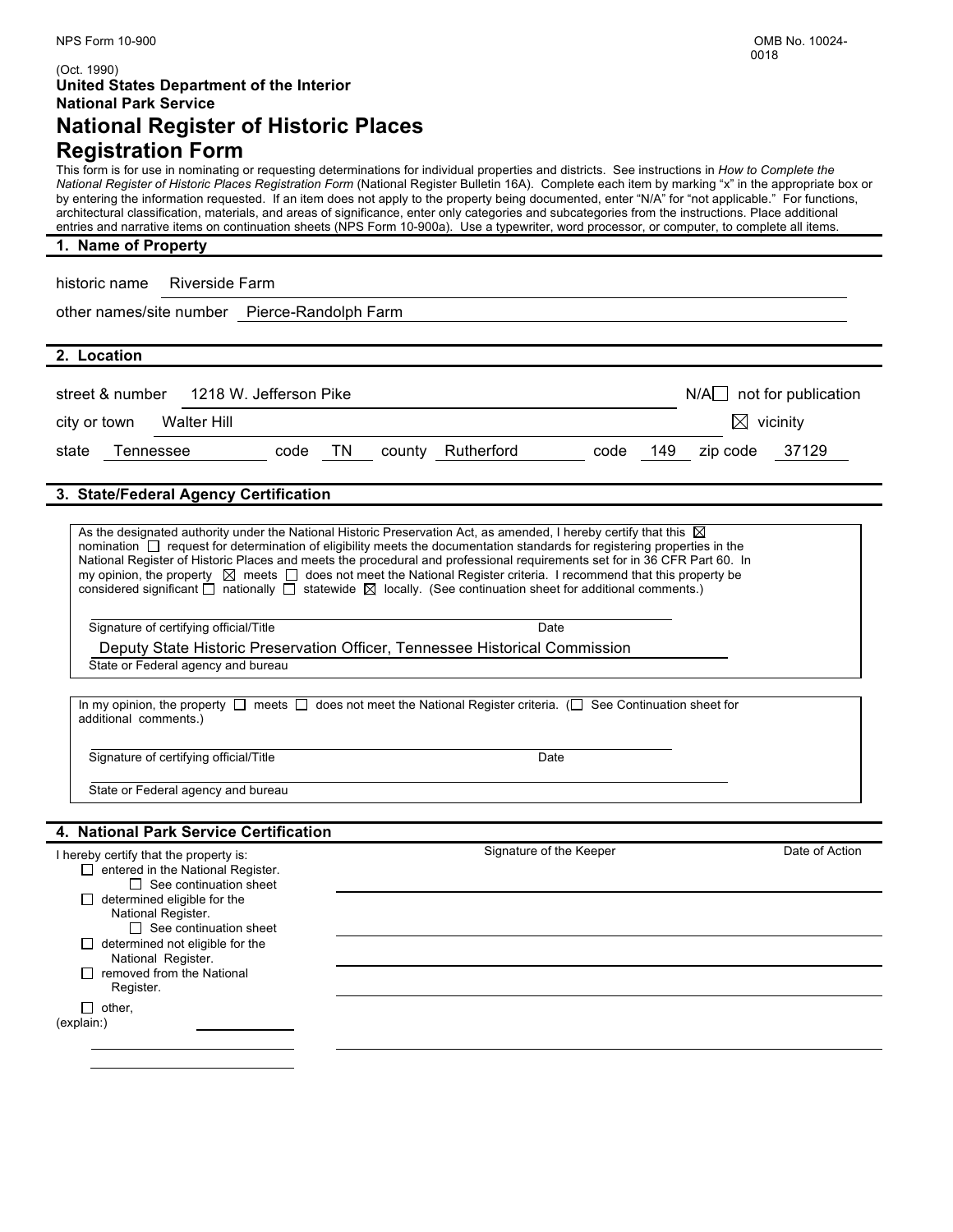County and State

| 5. Classification                                                                                                  |                                                     |                                                                                                      |                                                    |            |  |
|--------------------------------------------------------------------------------------------------------------------|-----------------------------------------------------|------------------------------------------------------------------------------------------------------|----------------------------------------------------|------------|--|
| <b>Ownership of Property</b><br>(Check as many boxes as<br>apply)                                                  | <b>Category of Property</b><br>(Check only one box) | <b>Number of Resources within Property</b><br>(Do not include previously listed resources in count.) |                                                    |            |  |
| private<br>⊠<br>public-local                                                                                       | building(s)<br>$\bowtie$<br>district                | Contributing                                                                                         | Noncontributing                                    |            |  |
| public-State                                                                                                       | site                                                | 3                                                                                                    | 1                                                  | buildings  |  |
| public-Federal                                                                                                     | structure                                           | 1                                                                                                    | $\overline{0}$                                     | sites      |  |
|                                                                                                                    | object                                              | $\pmb{0}$                                                                                            | $\overline{0}$                                     | structures |  |
|                                                                                                                    |                                                     | 0                                                                                                    | $\mathbf 0$                                        | objects    |  |
|                                                                                                                    |                                                     | 4                                                                                                    | 1                                                  | Total      |  |
| Name of related multiple property listing<br>(Enter "N/A" if property is not part of a multiple property listing.) |                                                     | in the National Register                                                                             | Number of Contributing resources previously listed |            |  |
| "Historic Family Farms in Middle Tennessee"                                                                        |                                                     | N/A                                                                                                  |                                                    |            |  |
| 6. Function or Use                                                                                                 |                                                     |                                                                                                      |                                                    |            |  |
| <b>Historic Functions</b><br>(Enter categories from instructions)                                                  |                                                     | <b>Current Functions</b><br>(Enter categories from instructions)                                     |                                                    |            |  |
| DOMESTIC/single dwelling                                                                                           |                                                     | DOMESTIC/single dwelling                                                                             |                                                    |            |  |
| AGRICULTURE/agricultural outbuilding                                                                               |                                                     | DOMESTIC/secondary structure                                                                         |                                                    |            |  |
| AGRICULTURE/agricultural field                                                                                     |                                                     | AGRICULTURE/agricultural field                                                                       |                                                    |            |  |
|                                                                                                                    |                                                     |                                                                                                      |                                                    |            |  |
|                                                                                                                    |                                                     |                                                                                                      |                                                    |            |  |
|                                                                                                                    |                                                     |                                                                                                      |                                                    |            |  |
|                                                                                                                    |                                                     |                                                                                                      |                                                    |            |  |
|                                                                                                                    |                                                     |                                                                                                      |                                                    |            |  |
| 7. Description                                                                                                     |                                                     |                                                                                                      |                                                    |            |  |
| <b>Architectural Classification</b>                                                                                |                                                     | <b>Materials</b>                                                                                     |                                                    |            |  |
| (Enter categories from instructions)<br>Other: I-house                                                             |                                                     | (Enter categories from instructions)<br>foundation BRICK                                             |                                                    |            |  |
| MID-19TH CENTURY/Greek Revival                                                                                     |                                                     |                                                                                                      |                                                    |            |  |
| <b>LATE VICTORIAN</b>                                                                                              |                                                     | WOOD<br>walls                                                                                        |                                                    |            |  |
|                                                                                                                    |                                                     | <b>ASPHALT; METAL</b><br>roof                                                                        |                                                    |            |  |
|                                                                                                                    |                                                     | other                                                                                                | <b>BRICK; STONE; CONCRETE</b>                      |            |  |
|                                                                                                                    |                                                     |                                                                                                      |                                                    |            |  |

## **Narrative Description**

(Describe the historic and current condition of the property on one or more continuation sheets.)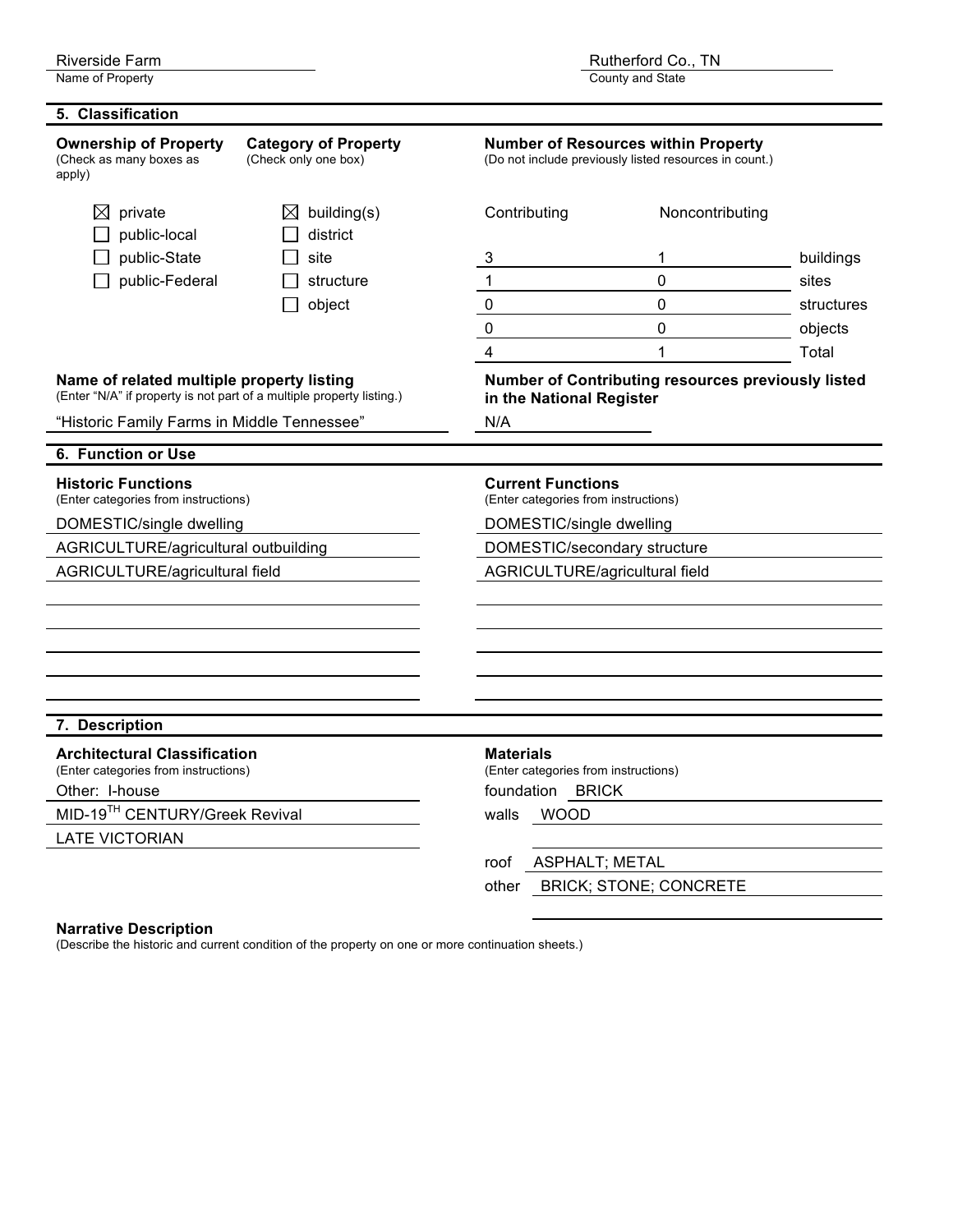### **8. Statement of Significance**

**Applicable National Register Criteria Areas of Significance**<br>(Mark "x" in one or more boxes for the criteria qualifying the property (Enter categories from instructions) (Mark "x" in one or more boxes for the criteria qualifying the property for National Register listing.)

| $\boxtimes$ A Property is associated with events that have made | ARCHITECTURE       |
|-----------------------------------------------------------------|--------------------|
| a significant contribution to the broad patterns of             | <b>AGRICULTURE</b> |
| our history.                                                    | SETTLEMENT         |
|                                                                 |                    |

**B** Property is associated with the lives of persons significant in our past.

| $\boxtimes$ C Property embodies the distinctive characteristics |
|-----------------------------------------------------------------|
| of a type, period, or method of construction or                 |
| represents the work of a master, or possesses                   |
| high artistic values, or represents a significant and           |
| distinguishable entity whose components lack                    |
| individual distinction.                                         |

 $\Box$  **D** Property has yielded, or is likely to yield, information important in prehistory or history.

# **Criteria Considerations**  $N/A$  **Significant Dates**<br>
(Mark "x" in all the boxes that apply.) <br> **C** 1831-construction

- **A** owned by a religious institution or used for religious purposes.
- $\Box$  **B** removed from its original location.
- **C** moved from its original location.
- **D** a cemetery. N/A
- **E** a reconstructed building, object, or structure.
- **F** a commemorative property
- **G** less than 50 years of age or achieved significance Unknown within the past 50 years.

## **Narrative Statement of Significance**

(Explain the significance of the property on one or more continuation sheets.)

#### **9. Major Bibliographical References**

#### **Bibliography**

(Cite the books, articles, and other sources used in preparing this form on one or more continuation sheets.)

### **Previous documentation on file (NPS):** N/A **Primary location of additional data:**

|              | $\Box$ preliminary determination of individual listing (36 |
|--------------|------------------------------------------------------------|
|              | CFR 67) has been requested                                 |
| $\perp$      | previously listed in the National Register                 |
|              | Previously determined eligible by the National             |
|              | Register                                                   |
| $\mathbf{1}$ | designated a National Historic Landmark                    |
| $\mathbf{1}$ | recorded by Historic American Buildings Survey             |
|              |                                                            |

 $\Box$  recorded by Historic American Engineering Record #

#### 8NPS FORM 10-900-A OMB Approval No. 1024-0018

Riverside Farm **Rutherford Co., TN** Name of Property **County and State** 

| ARCHITECTURE |
|--------------|
| AGRICULTURE  |
| SETTI EMENT  |

### **Period of Significance**

1831-1956

c. 1831-construction of I-house

Property is: 1870s-construction of rear ell wing

# **Significant Person**<br>(Complete if Criterion B is marked)

N/A

### **Cultural Affiliation**

## **Architect/Builder**

- $\Box$  State Historic Preservation Office
- $\Box$  Other State Agency
- $\vert \vert$  Federal Agency
- $\Box$  Local Government
- $\boxtimes$  University
- $\Box$  Other Name of repository:

**MTSU Center for Historic Preservation**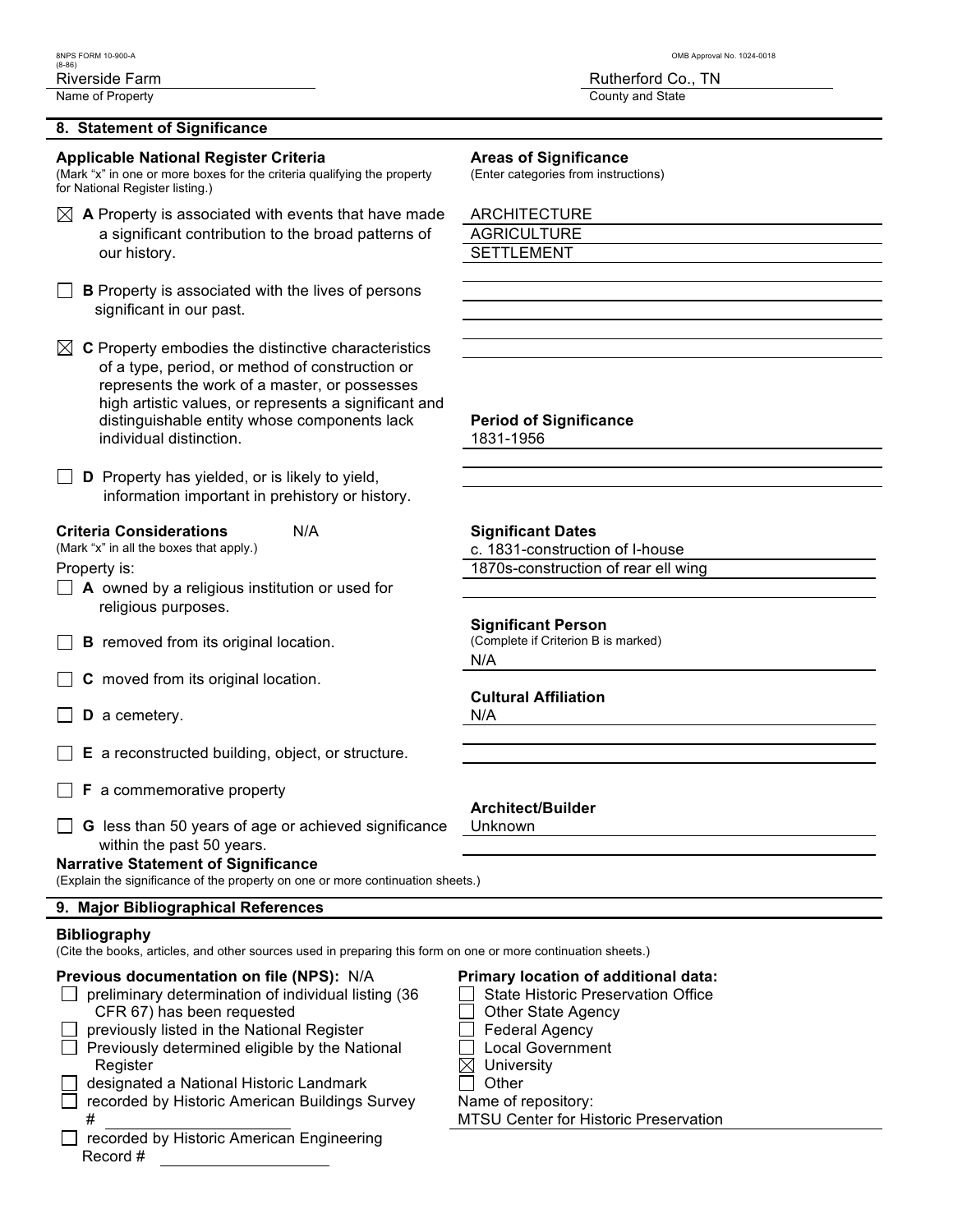| <b>Riverside Farm</b>                                                                                    | Rutherford Co., TN                                          |  |  |  |
|----------------------------------------------------------------------------------------------------------|-------------------------------------------------------------|--|--|--|
| Name of Property<br>County and State                                                                     |                                                             |  |  |  |
| 10. Geographical Data                                                                                    |                                                             |  |  |  |
| <b>Acreage of Property</b><br>13.6 acres                                                                 | Walterhill 315 NW                                           |  |  |  |
| <b>UTM References</b><br>(Place additional UTM references on a continuation sheet.)                      |                                                             |  |  |  |
| 554942<br>3980219<br>16<br>1<br>Zone<br>Easting<br>Northing                                              | 3<br>555196<br>3979912<br>16<br>Easting<br>Northing<br>Zone |  |  |  |
| 2<br>16<br>555252<br>3980131                                                                             | 16<br>554889<br>3979983<br>4<br>See continuation sheet      |  |  |  |
| <b>Verbal Boundary Description</b><br>(Describe the boundaries of the property on a continuation sheet.) |                                                             |  |  |  |
| <b>Boundary Justification</b><br>(Explain why the boundaries were selected on a continuation sheet.)     |                                                             |  |  |  |
| 11. Form Prepared By                                                                                     |                                                             |  |  |  |
| John Perkins (contact: Elizabeth H. Moore, Fieldwork Coordinator)<br>name/title                          |                                                             |  |  |  |
| Middle Tennessee State University Center for Historic Preservation<br>organization                       | 22 May 2006<br>date                                         |  |  |  |
| street & number<br><b>Box 80</b>                                                                         | (615) 898-2947<br>telephone                                 |  |  |  |
| Murfreesboro<br>city or town                                                                             | TN<br>37132<br>state<br>zip code                            |  |  |  |
| <b>Additional Documentation</b>                                                                          |                                                             |  |  |  |

Submit the following items with the completed form:

#### **Continuation Sheets**

#### **Maps**

A **USGS map** (7.5 or 15 minute series) indicating the property's location

A **Sketch map** for historic districts and properties having large acreage or numerous resources.

#### **Photographs**

Representative **black and white photographs** of the property.

#### **Additional items**

(Check with the SHPO or FPO for any additional items.)

#### **Property Owner**

| (Complete this item at the request of SHPO or FPO.) |             |                         |
|-----------------------------------------------------|-------------|-------------------------|
| Beverly Randolph Jones<br>name                      |             |                         |
| street & number 1218 W. Jefferson Pike              |             | telephone (615)895-0544 |
|                                                     | ΤN<br>state | zip code 37129          |

**Paperwork Reduction Act Statement:** This information is being collected for applications to the National Register of Historic Places to nominate properties for listing or determine eligibility for listing, to list properties, and to amend existing listing. Response to this request is required to obtain a benefit in accordance with the National Historic Preservation Act, as amended (16 U.S.C. 470 *et seq.*)

**Estimated Burden Statement:** Public reporting burden for this form is estimated to average 18.1 hours per response including time for reviewing instructions, gathering and maintaining data, and completing and reviewing the form. Direct comments regarding this burden estimate or any aspect of this form to the Chief, Administrative Services Division, National Park Service, P. O. Box 37127, Washington, DC 20013-7127; and the Office of Management and Budget, Paperwork Reductions Projects (1024-0018), Washington, DC 20303.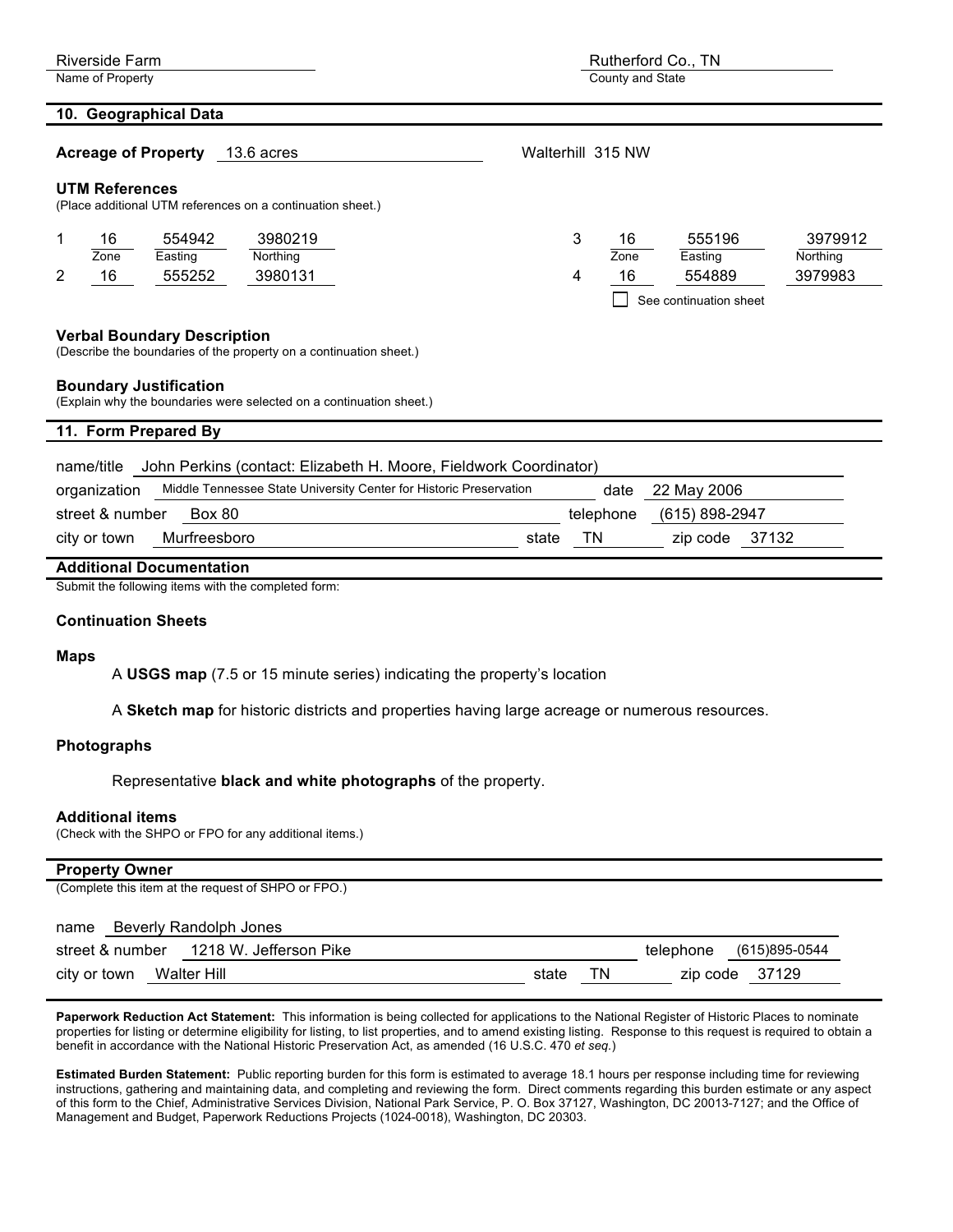| <b>A-UDIO TO HAMILE OF STATE</b><br>$(8-86)$                             | UMB Approval No. 1024-0018                     |
|--------------------------------------------------------------------------|------------------------------------------------|
| United States Department of the Interior<br><b>National Park Service</b> |                                                |
| National Register of Historic Places<br><b>Continuation Sheet</b>        |                                                |
| Section number<br>Page                                                   | Riverside Farm<br>Rutherford County, Tennessee |

## **NARRATIVE DESCRIPTION**

Located in the fifth district of Rutherford County in the unincorporated community of Walter Hill, the Riverside Farm (also known as the Pierce-Randolph Farm) sits on 13.6 acres facing south on West Jefferson Pike. The East Fork of the Stones River meanders along the south side of West Jefferson Pike, across the street from the farm. The farm includes the 1830s I-house, an antebellum log dogtrot, an historic shed, and pasture. The house, the centerpiece of the farm, has a Greek Revival portico with Italianate brackets. Right behind or just north of the house is the dogtrot with half dovetail notches. To the east of the cabin is the older wood shed that has a later but still mid-twentieth-century addition. Just north of the dogtrot, the current owner Beverly Randolph Jones added a pre-fabricated greenhouse, which is noncontributing. The pastures are east of the house. Riverside is currently owned by the great-grandson of Beverly Randolph, Jr., who bought the house with a significantly larger amount of land in the early 1870s. The area around Riverside is still somewhat agricultural; however, suburban-type neighborhoods are being developed around it.

## **1) Main House (c. 1831, contributing structure)**

## EXTERIOR

The Pierce-Randolph House is a central-hall, Greek Revival-style I-house with a side-gable roof, a two-story, front portico, a rear ell, an enclosed L-shaped rear porch, and a rear gable-end addition. Although only visible at certain places, the foundation is brick and stone. The exterior walls are finished with weatherboard and the roof with asphalt shingles. The three chimneys are brick. Brackets under the eaves of the front portico hint at Italianate design. These brackets were added in the 1870s when the Randolph's enlarged the house by adding the rear ell.

Riverside is typical of an 1830s I-house with classical elements.<sup>1</sup> There is no visible foundation on the south or front façade of the house, although there is a brick foundation under the portico. Along the front façade there is dentil molding along the top of the wall. The two-story, two-tiered, central, pedimented portico dominates the front façade. The portico contains four paneled, twostory columns with dentils at the top. There is a simple balustrade enclosing the second floor of the porch. While the portico is overwhelmingly classical, Italianate brackets adorn the cornice of the portico. The frieze of the portico is paneled. The front façade has three bays. There are four original double-hung six-over-six windows, one on each side of the portico at each level. Due to deterioration, the former owner replaced the historic shutters c.1999 with the existing nonhistoric shutters. The entrances on both the first and second floor have double doors with simple surrounds, single-light transoms, and single-light sidelights. The doors are solid wood paneled doors. The historic screened double doors remain intact. There is one hanging light above each level of the portico and a sconce on either side of the entrances.

1 Carroll Van West, "Historic Family Farms in Middle Tennessee" (Available online: http://histpres.mtsu.edu/histpres/SERVICES/Historic%20Family%20Farms%20in%20Middle%20TN.pdf, 1995), 11.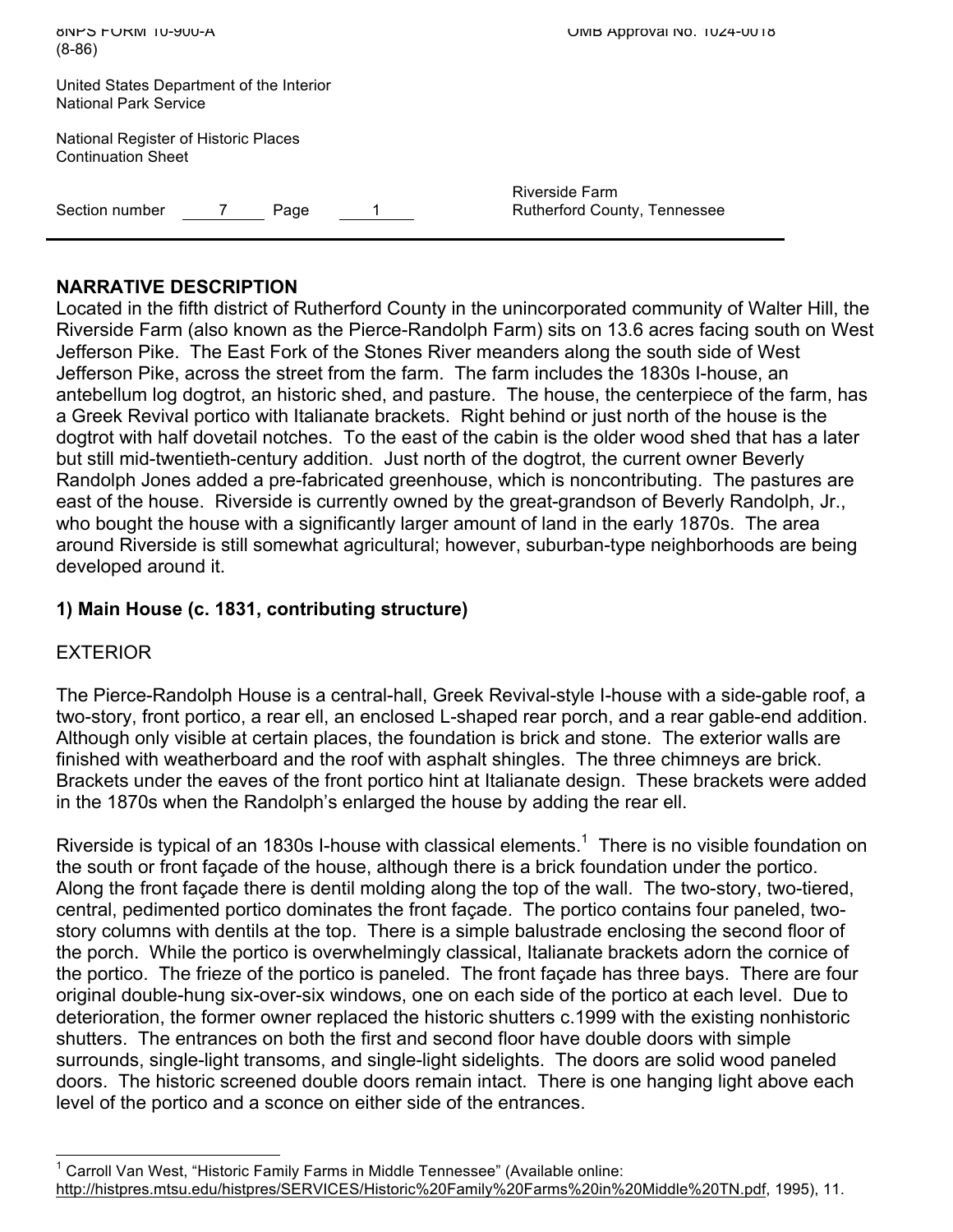| <b>BINHS FURM 10-900-A</b><br>$(8-86)$                                   | UMB Approval No. 1024-0018                     |
|--------------------------------------------------------------------------|------------------------------------------------|
| United States Department of the Interior<br><b>National Park Service</b> |                                                |
| National Register of Historic Places<br><b>Continuation Sheet</b>        |                                                |
| Section number<br>Page                                                   | Riverside Farm<br>Rutherford County, Tennessee |

A stone foundation is barely visible on the east facade of the original house or I-house. The main feature of this facade is a shouldered exterior brick chimney, which interrupts the peak of the gable end. The cornice returns are open.

From the rear or north façade of the house, the additions can be viewed. These include the twostory 1870s rear ell, the enclosed former L-shaped one-story, back porch (1970s), and the 1970s one-story, gable-end addition which abuts the north end of the enclosed porch. All of these have weatherboard siding and asphalt shingled roofs. On the rear or north façade of the I-house, there are two original one-over-one, double-hung windows on the second story above the enclosed rear porch. A brick foundation is slightly visible under the c. 1970 enclosed rear porch, which has two small double-hung six-over-six windows on its north side. There is a pair of double-hung six-oversix windows on the east façade of the enclosed porch. On the east facade of the second floor of the ell wing is a replacement double-hung, six-over-one window.

A brick foundation is visible under the 1970s gable-end addition, which has one double-hung, sixover-six window that faces east. This is the only window on the house that does not have shutters. There is a door on the north side of the same rear gable addition. A sconce is on the wall on the upper east side of the door and a louvered vent is above the door in the gable end. There is one double-hung, six-over-six window on the west side of the same rear addition. A shouldered exterior brick chimney is located on the north façade of the ell wing. The chimney is centrally located and interrupts the peak of the gable. The cornice returns are open.

The c. 1870s rear ell extends north from the I-house, creating an almost seamless west façade. A brick foundation is partially visible. A shed roof, one-story porch extends almost the full length across this facade of the ell and abuts the west chimney of the I-house. The porch roof is supported by four paneled columns and two pilasters, which all mimic the classically-influenced front portico columns. Above this porch on the second level are two double-hung windows—one is an original one-over-one and the other is a replacement four-over-four. The entrance to this ell is via a paneled wood door with polychromatic sidelights and a transom that appears to date to the Arts and Crafts period. There is a double-hung, four-over-four window on each side of the door which opens onto the porch.

The porch abuts the brick chimney on the west facade of the original house. There is a original double-hung, one-over-one window immediately south of the west chimney. This window has only one shutter because one side of it immediately abuts the chimney. Like the other chimneys, this chimney interrupts the gable end. The cornice returns are open.

## INTERIOR

As a central hall I-house, the first room inside the south or main entrance is the entrance hall. This hall or foyer provides access to the parlor to the east, the dining room to the west, and to the upstairs bedrooms via the main stairs. John Beverly Randolph added red-and-white polychromatic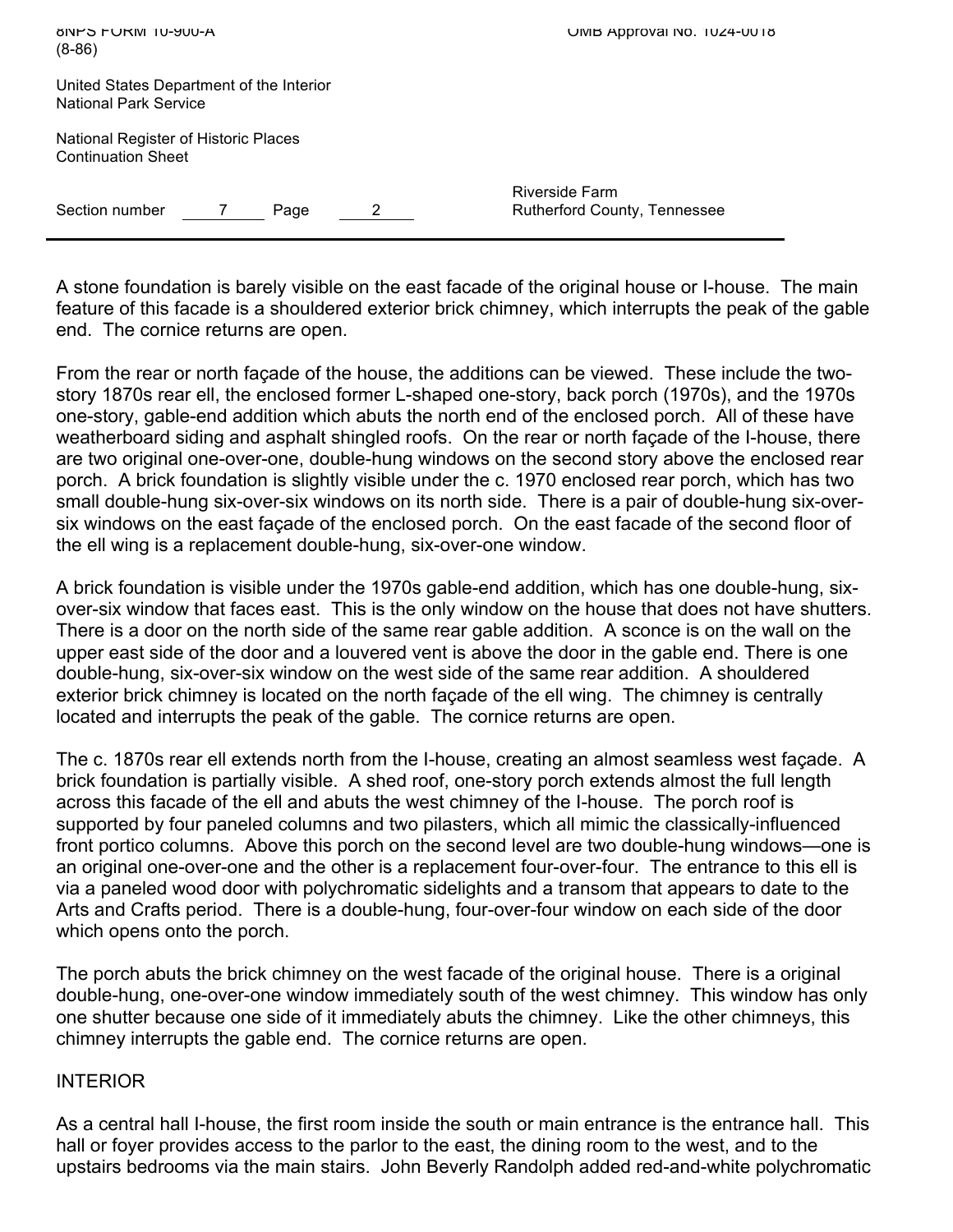| <b>BINPS FURM 10-900-A</b><br>$(8-86)$                                   |   | UMB Approval No. 1024-0018                     |
|--------------------------------------------------------------------------|---|------------------------------------------------|
| United States Department of the Interior<br><b>National Park Service</b> |   |                                                |
| National Register of Historic Places<br><b>Continuation Sheet</b>        |   |                                                |
| Section number<br>Page                                                   | 3 | Riverside Farm<br>Rutherford County, Tennessee |

glass to the transom and sidelights in the 1940s. This front double door boasts beaded woodwork. The stained-glass windows have been broken a couple of times. As a result, brass bars have been placed over them since 1963, when the house was robbed. The light fixtures throughout the house were stolen in 1963 and later replaced by Sarah Randolph Jones. There is a mixture of original, historic, and nonhistoric hardware throughout the house. The entrance hall (like the rest of the house) has its original wood floors, baseboards, and door and window surrounds. There is wallpaper covering the plaster walls. Opposite the entrance door is a wood paneled door with wood side panels that leads to the den and kitchen, which are located in the enclosed porch and rear gable addition. This door originally was the back door of the house. This doorway contains one of several examples of beaded woodwork that is found throughout the house. To the east of this door is a closet underneath the stairway. The paneled carriage of the stairs is closed to form the closet. On the west side of the hall is the doorway to the dining room. The original door is no longer in its place, leaving an open doorway, but the original wood door surround remains with a simple lugged architrave.

The room to the east of the front hall is the parlor. This room contains a rug on top of hardwood floor. It has a relatively simple beaded baseboard with no crown molding. There is wallpaper on the walls and ceiling. The family still has the 1890s receipt for the purchase of the wallpaper which has floral and geometric patterns. This room contains a brick fireplace on the east wall with a wood mantle and brick hearth. The mantle in this room was replaced in 1942. It is a simple classical mantle with fluted columns supporting the shelf. There is one window on the south wall of this room. Four red fabric chairs in this room were stolen in 1963. They and the piano on the west side of the room were found and returned to the house by Sarah Randolph Jones. The doorway out into the hall has a simple design with a lugged architrave.

Across the entrance hall from the parlor is the dining room. This room has a hardwood floor. This room contains deeper baseboards with a beaded edge and prominent crown molding with a bead detail. There is a brick fireplace on the west wall with an original simple wood mantle with classically-styled rectangular pilasters. The hearth is brick. There is wallpaper over the plaster walls. This room contains one window on the south wall and two windows on either side of the fireplace on the west wall. The simple doorframes with lugged architraves have been painted to match the trim of the room.

To the north of this room is a side hall located in the rear ell which was added in the 1870s by Beverly Randolph, Jr. The floor is hardwood. The door to the outside located on the west wall is surrounded by brightly colored early Arts and Crafts-style polychromatic glass, added in the 1940s, in its transom and sidelights. There is also a closet beneath the stairway in this room. The stairway is located in the northeast corner and leads east before turning south toward the second story. It is composed of a simple turned newel post and simple turned posts supporting a wooden baluster. Vertical wood paneling covers the carriage of the stairway enclosing the closet underneath. On the east side of the hall is a wood paneled door that leads into the den and kitchen. The doorway leading north into a bedroom boasts a leaded- and beveled-glass transom.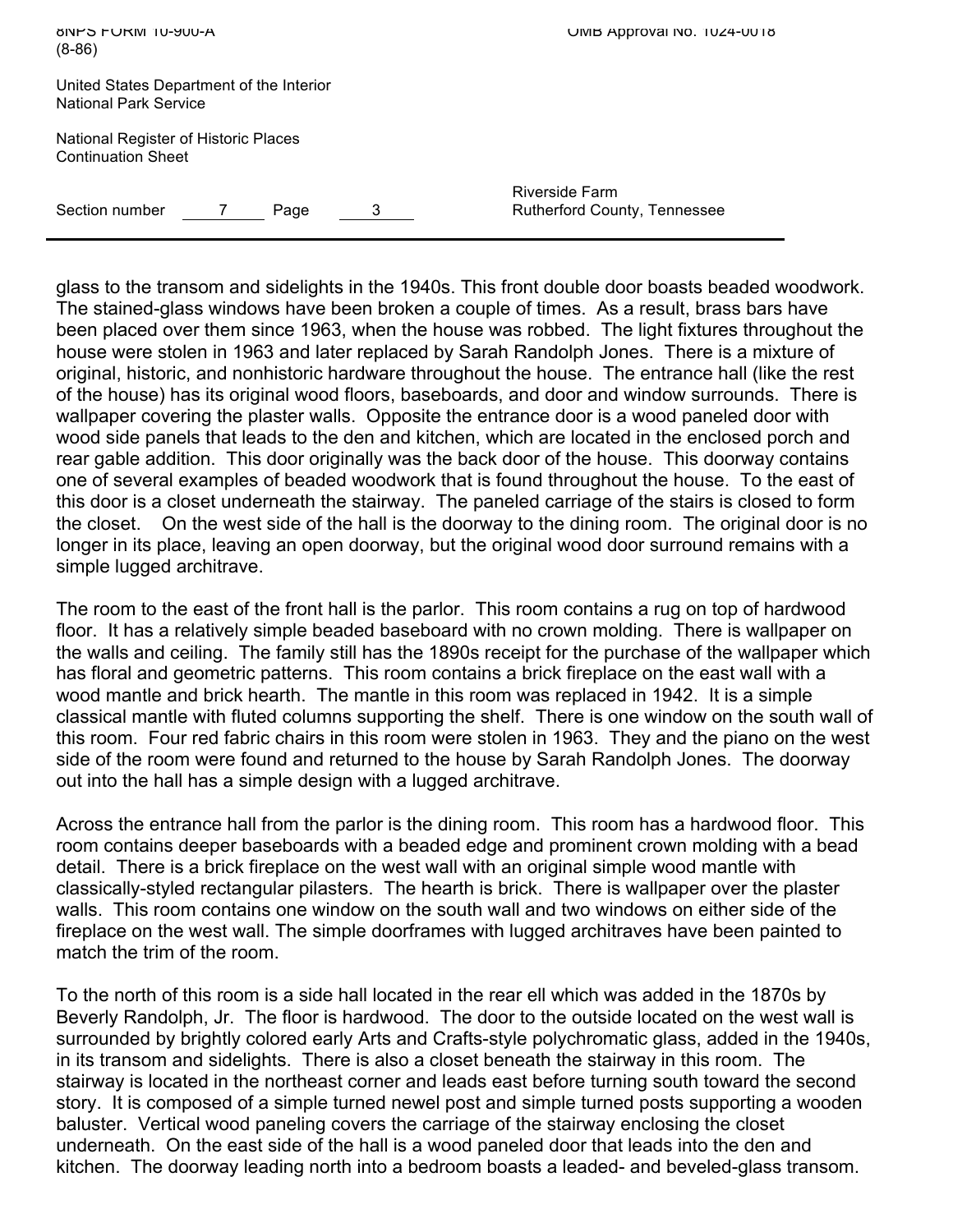| <b>BINPS FURM 10-900-A</b><br>$(8-86)$                            |      |   | UMB Approval No. 1024-0018                     |
|-------------------------------------------------------------------|------|---|------------------------------------------------|
| United States Department of the Interior<br>National Park Service |      |   |                                                |
| National Register of Historic Places<br><b>Continuation Sheet</b> |      |   |                                                |
| Section number                                                    | Page | 4 | Riverside Farm<br>Rutherford County, Tennessee |

This bedroom contains carpet over its wood floors. The original baseboards are relatively deep. There is one window on the west side of the room. A door on the north side of the room leads into a bathroom which was added during the c. 1970 renovation. A door on the east side of the bedroom leads into a c. 1970 kitchen that was once was part of the back porch. A door on the north side of the kitchen leads into the rear, gable-end addition which houses the former bucket well and is now the pantry. The kitchen and the den form a continuous room with the den located immediately north of the original house and taking up the rest of the L-shaped enclosed rear porch. It also was enclosed during the c. 1970 renovation. The floors in both rooms are tile. There is one window on the east side of the kitchen and two windows on the north side of the den. The molding is simpler and the ceilings are lower in this section of the house. A door on the south side of the den leads back into the original entrance hall.

The main stairway in the entrance hall leads to a smaller hall on the second level. The stairs are wood with a simple but elegant balustrade made up of balusters that have a rectangular base, turned neck, and tapering rounded upper portion. The upper level central hall has its original woodwork, including baseboards and door surrounds. The paneled double doors leading to the second level portico have their historic hardware. The doors leading to the front portico are surrounded by plain windows. On either side of these doors are the back sides of the support pilasters for the roof of the portico. These pilasters have beaded woodwork in their vertical panels and in their bases and capitals. A common molding can be seen both on the inside and the outside wall of the portico. The trim around the portico is relatively simple.

To the east of the hall is a bedroom. The doorframe of this bedroom is plain. The door is paneled and has its historic hardware. There are original wood floors, baseboards, and window and door surrounds, all with simple designs. There is wallpaper over the plaster walls. There is one window each on the north and south side of this room. The east wall contains an original centrally located fireplace with a simple classically-styled wood mantel and brick hearth. The mantle has a beveled outer surround and consists of plain pilasters supporting a plain frieze and shelf. The desk of Beverly Randolph Jr. is located in this room.

Across the hall is another bedroom. The original floor, baseboards, and window and door surrounds are wood. A line in the northeast corner of the floor reveals where a stairway down to the formal parlor used to be before the rear ell wing was added. This stairway was probably removed in the 1870s. Since 2000, the current owner replaced some of the historic plaster in this room with dry wall due to deterioration from a roof leak. There is one window on the south side of this room. The fireplace is centrally located on the west wall. It has a brick hearth and a classically styled wood mantle identical to the east upstairs bedroom. A doorway on the north wall leads into the 1870s addition to the house.

A stairway comes up from the side hall on the first floor. Although this stairway appears older due to wear, it was probably added in the 1870s after the removal of the stairway in the adjacent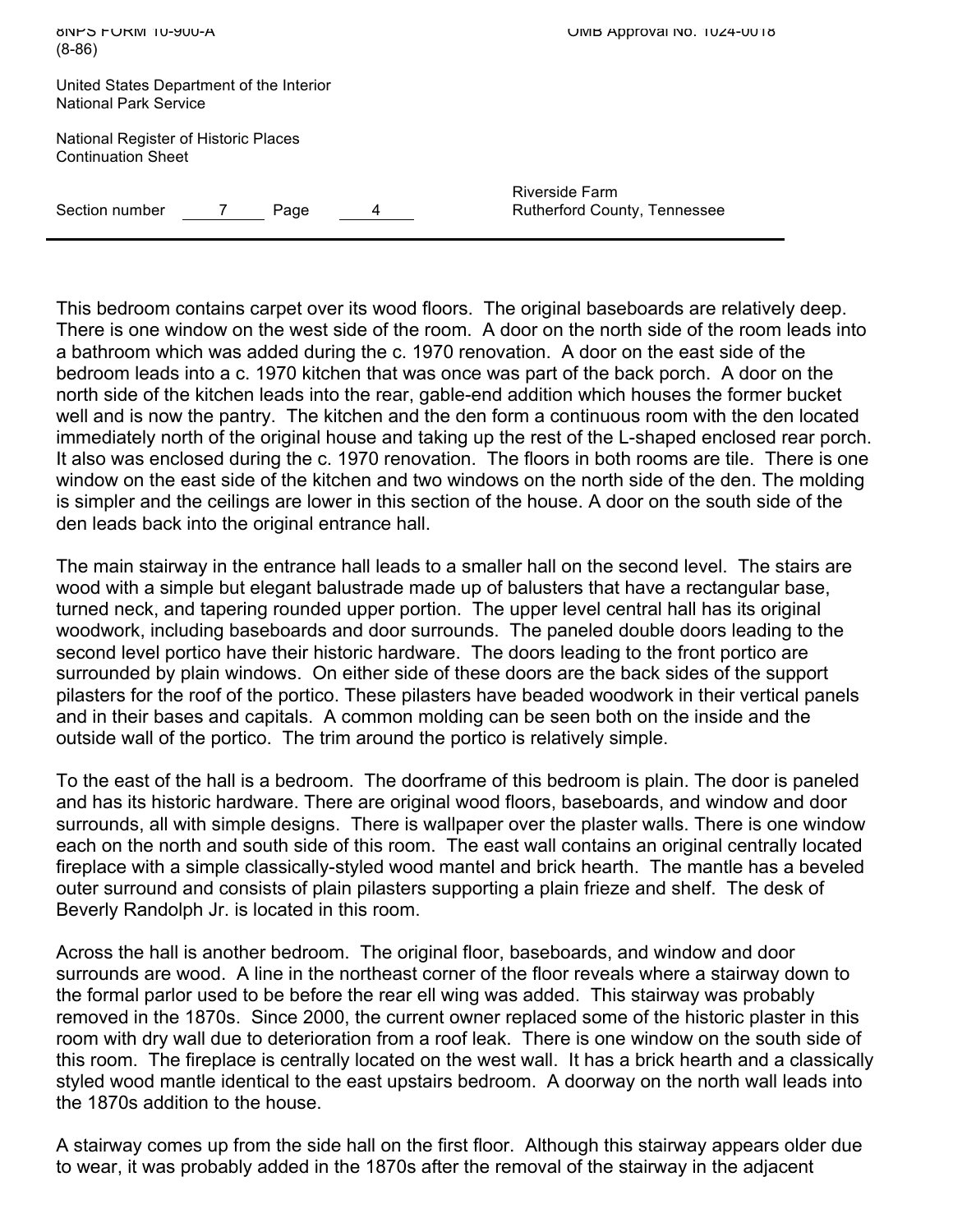| <b>A-UUKI SIDE-SIDE-A</b><br>$(8-86)$                                    | UMB Approval No. 1024-0018                            |
|--------------------------------------------------------------------------|-------------------------------------------------------|
| United States Department of the Interior<br><b>National Park Service</b> |                                                       |
| National Register of Historic Places<br><b>Continuation Sheet</b>        |                                                       |
| Section number<br>Page<br>5                                              | <b>Riverside Farm</b><br>Rutherford County, Tennessee |

bedroom (it is possible that the removed stairs were moved to this location and reused). The steps and the floor of the hall are hard wood and the balustrade very simple consisting of a square newel post, square posts, and a rounded baluster. The upstairs bath is located on the west wall of this hallway. To the north of the hall is another bedroom. A fireplace decorates the north wall. It has a brick hearth and a simple classically-styled wood mantle. The Classical pilasters of the mantle support a plain frieze and a plain shelf rounded at the corners. A carpet covers the hardwood floor. There are original relatively shallow baseboards and wood window and door surrounds. The simple molded woodwork in this space matches that of the c. 1870s stair hall. There is one window each on the east and west sides of this room. Wallpaper covers the plaster walls.

The exterior and interior of the main house maintain a high degree of architectural integrity, retaining many of their original features including windows, doors, floors, ceilings, mantles, and woodwork.

Immediately around the house, is a grass lawn. An older brick sidewalk connects the front porch to the side porch, gravel driveway, and dogtrot. The current owner is building a rock patio to the east of the house.

## **2) Log Dogtrot (c. 1831, contributing structure)**

A few yards north of the rear of the mansion, stands a log dogtrot with a metal roof. There is a fulllength shed porch (1970s) on the south side of the dogtrot that is supported by chamfered wood posts. This building is thought to be the original Pierce homeplace and/or slave quarters. Now considered one building, it appears that it was built in three stages or three different log buildings were joined together. Each of the three sections has half-dovetail notches. The cabins are similar in size, though not identical. The easternmost cabin appears to be the oldest as it possesses the largest hearth and served as a kitchen. The other two cabins on the western side of the breezeway now appear as one since a wall between the two has been torn out.<sup>2</sup> The entire length is covered under one roof. Log buildings in Middle Tennessee were typically built between 1800 and 1860, placing this structure during this time period.<sup>3</sup> There is a stone chimney on east and west gable ends of the dogtrot. There is only one open window on the south side of the cabin in the center segment to the west of the breezeway. On the north side of the cabin are three open windows, one in each segment. New wood supports have been added to the north end of the breezeway. An original boxed stairway in the easternmost segment leads to an upper loft. The placement of wood beams in the ceiling indicates that there once were two similar stairways in the breezeway. Irregularities in the exterior wood indicate that there used to be doors on the south side of the center segment and on the north side of the westernmost segment. Pieces of wood still protrude from the walls where the center and westernmost segments meet.

2 Michael T. Gavin, *Nineteenth Century Hewn Log Architecture in Southern Middle Tennessee: An Artifactual Study* (Murfreesboro, TN: MTSU MA Thesis, Oct., 1995), 14. 3

West, 43.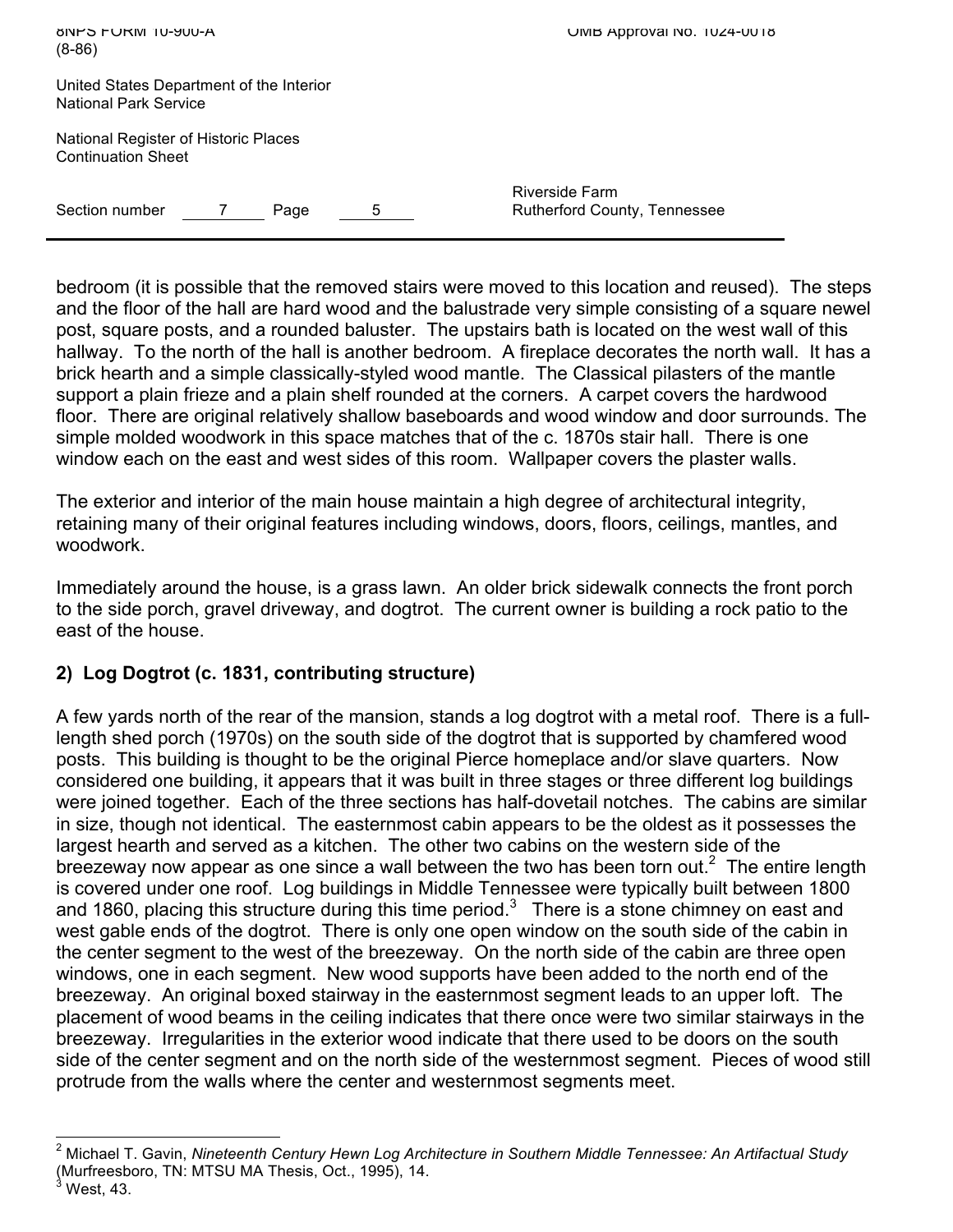| <b>BINHS FURM 10-900-A</b><br>$(8-86)$                                   |   | UMB Approval No. 1024-0018                     |
|--------------------------------------------------------------------------|---|------------------------------------------------|
| United States Department of the Interior<br><b>National Park Service</b> |   |                                                |
| National Register of Historic Places<br><b>Continuation Sheet</b>        |   |                                                |
| Section number<br>Page                                                   | 6 | Riverside Farm<br>Rutherford County, Tennessee |

## **3) Greenhouse (c. 2005, noncontributing structure, due to date)**

The current owner built the pre-fabricated greenhouse. It is located behind the dogtrot to the north of the house.

## **4) Shed (c. 1880, contributing structure)**

To the east of the dogtrot is the frame shed with a metal roof. The western side of this shed is older and dates to the late nineteenth century, after the purchase of the farm in 1871 as part of several farm improvements made by Beverly Randolph, Jr. A new wood door has been added to the west side. A pair of large double doors is still useable on the north side. This shed has no chimneys or windows. The eastern portion dates to the mid-twentieth century, prior to 1956. It is open on the north side. This portion was added to house the larger farm equipment used by John Randolph.

## **5) Rock Patio (2006, incomplete, noncontributing structure, due to date)**

Just east of the house, the current owner is in the process of building a rock patio for outdoor entertainment.

## **6) Agricultural Fields (1800s, contributing site)**

The fields are located to the east of the house. Currently, the owner harvests hay on about ten acres of his property. These fields front West Jefferson Pike and have always been used for agricultural production since the Pierce family built the house. These fields are the remaining intact working fields that represent the historic production of the farm. Stone, split-rail, and barbedwire fences, some of these constructed within the period of significance, delineate the agricultural fields and current property boundaries of the farm.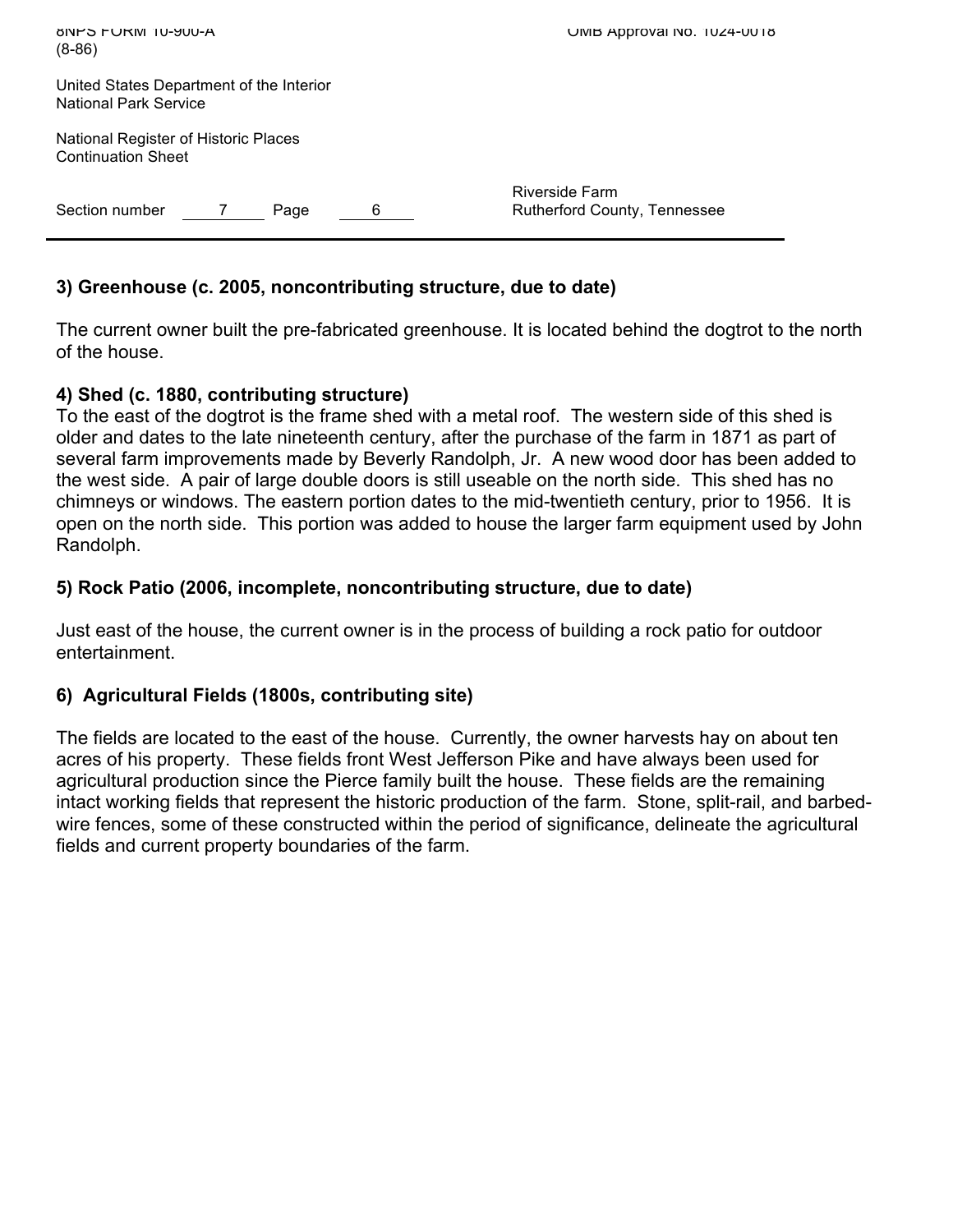# **National Register of Historic Places Continuation Sheet**

Section number 8 Page 7

Riverside Farm Rutherford County, Tennessee

## **STATEMENT OF SIGNIFICANCE**

The Riverside Farm is eligible for the National Register of Historic Places under National Register Criteria A and C for its architectural, agricultural, and settlement significance. This property is associated with events that have made a significant contribution to the broad pattern of our history and embodies the distinctive architectural characteristics from its period of construction. Riverside Farm is associated both with prevailing patterns of settlement in Middle Tennessee and with the prevailing patterns of agriculture in Middle Tennessee throughout the nineteenth century and into the twentieth century as outlined in the "Historic Family Farms of Middle Tennessee" *Multiple Property Submission*. It is also reflective of a common type and style of architecture in Middle Tennessee in the 1830s as an excellent and intact example of a Greek-Revival-style I-house with some Italianate details.

The Pierce family established the farm and built the house during a time of early settlement in Middle Tennessee. Carroll Van West has qualified this period as spanning from 1780 until 1850.<sup>4</sup> It was then later occupied by another early Middle Tennessee family, the Randolph family, whose descendants still own the house.

Riverside Farm is associated with the predominant patterns of agriculture in Middle Tennessee and represents each of the three historical contexts included in the "Historic Family Farms of Middle Tennessee" *Multiple Property Submission*: "Settlement and Subsistence Farming, 1780- 1850;" "Expansion and the Market Economy, 1850-1900;" and "Rural Reform and Agriculture, 1900-1945." Founded during the settlement period, Riverside was initially a significantly large farm, including as much as 1,400 acres in the 1830s.<sup>5</sup> This large amount of land required a large labor force and according to the Rutherford County census and slave schedules, Alfred Pierce owned a number of slaves. In 1840, Pierce had seven slaves, two over the age of ten (one male and one female). $^6$  By 1850, this number had reached fifteen, seven male and eight female, five being over the age of ten.<sup>7</sup> During this period, Pierce grew corn and cotton, both in the top ten crops grown in Middle Tennessee at the time, and raised hogs. While corn was the largestproduced subsistence crop during this period, market crops such as cotton were less common.<sup>8</sup> This shows the relative affluence of the family as they were able to afford to farm commercially and not only for subsistence.

During the second period of development in Middle Tennessee, "Expansion and the Market Economy, 1850-1900," Riverside began to shift toward more market production, particularly following the Civil War. Just prior to the war in 1860, the number of Pierce's slaves had grown to

<sup>7</sup> Rutherford County Slave Schedules, 1850.

8 West, 8-9.

4 Carroll Van West, "Historic Family Farms in Middle Tennessee" (1995). Available online:

http://histpres.mtsu.edu/histpres/SERVICES/Historic%20Family%20Farms%20in%20Middle%20TN.pdf, 4.

Rutherford County Deed Book W (Murfreesboro, TN: Located in Rutherford County Register of Deeds, 1837), 314.  $6$  1840 Tennessee Census, "Rutherford County."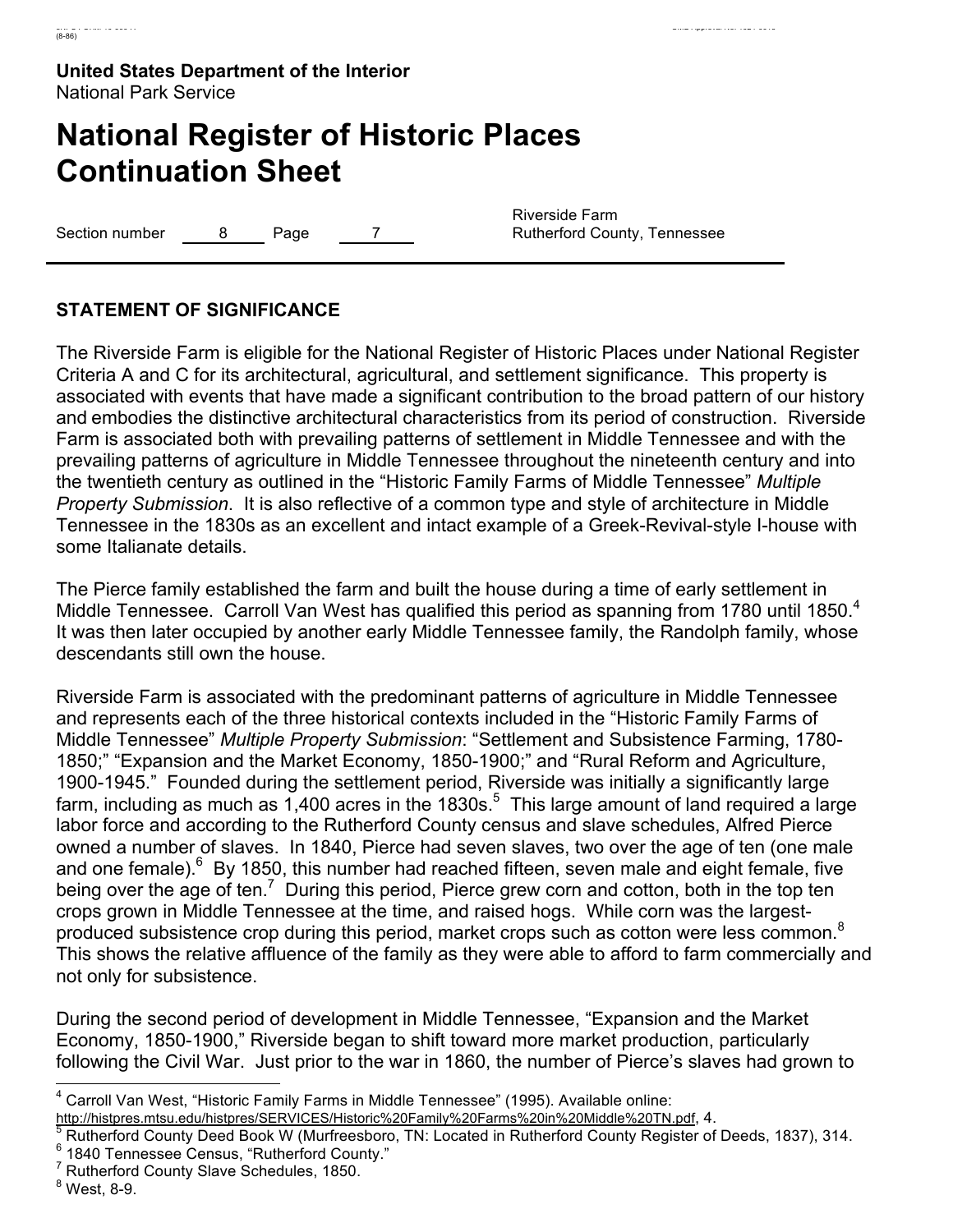# **National Register of Historic Places Continuation Sheet**

Section number  $\begin{array}{ccc} 8 & \text{Page} & \text{8} \end{array}$ 

Riverside Farm Rutherford County, Tennessee

twenty-three and included eleven males and twelve females, fifteen over the age of ten. Four slave houses were located on the property at this time.<sup>9</sup> Following the Civil War, some of the freed slaves remained to work the farm. The 1870 census shows two black males remaining on the Pierce place.<sup>10</sup> Following the 1971 purchase of the farm by Beverly Randolph, Jr., a direct ancestor of the current owner, cattle and hogs were added to the production of the farm that already included corn and cotton. In 1880, two black males lived and worked on the Randolph farm.<sup>11</sup> During the 1850s and with renewed efforts after the war, new railroads allowed for the greater production of market crops such as livestock and cotton. In addition to these crops, the presence of freed slaves on the land contributed to the expansion of the market economy during this period, transitioning from slave labor to paid labor.<sup>12</sup> The current owner, Beverly Randolph Jones, maintains a relationship with descendents of the freed slaves, recently holding a joint family reunion.

During the final period, "Rural Reform and Agriculture, 1900-1945," John Beverly Randolph grew cotton, corn, and small grain, as well as raising hogs and pure-bred Jersey cattle for dairy production. The introduction of dairy cattle and grain, in particular, represents this period of development in Middle Tennessee farms. During the first two decades of the twentieth century, the University of Tennessee agricultural extension service encouraged the breeding of dairy cattle in Middle Tennessee by building a demonstration dairy farm in Marshall County. In addition, milk plants were built by private companies in Fayetteville and Murfreesboro.<sup>13</sup> Riverside Farm is one example of the introduction of dairy farming as part of a larger rural reform movement embracing new methods of farming. During this period, the farm continued to operate with the help of black laborers. In 1900, two black families rented houses on the property. There were three black male farm laborers and one black female cook.<sup>14</sup>

Today, the farm produces hay, currently the second most common agricultural product of Middle Tennessee.<sup>15</sup> Until only recently, however, Riverside Farm has been significantly larger than the average Middle Tennessee farm. This decrease in size occurred in the late 1980s as the family sold off portions of the farm for development. It was recognized in 1986 as a Tennessee Century Farm that has been continuously operated by the same family for over one hundred years.

Built between 1831 and 1837, the Pierce-Randolph House is also reflective of architectural patterns. Following the remodeling of the Hermitage in 1831, the Greek Revival I-house became widely accepted by farmers in Middle Tennessee.<sup>16</sup> The house has also undergone several

<sup>&</sup>lt;sup>9</sup> Rutherford County Slave Schedules, 1860.

<sup>&</sup>lt;sup>10</sup> 1870 Tennessee Census, "Rutherford County."<br><sup>11</sup> 1880 Tennessee Census, "Rutherford County."<br><sup>12</sup> West, 13-14.

<sup>13</sup> Ibid, 22-23.

 $14$  1900 Tennessee Census, "Rutherford County."<br> $15$  Ibid., 25.

<sup>16</sup> James Patrick, *Architecture in Tennessee 1768-1897* (Knoxville: The University of Tennessee Press, 1990), 121.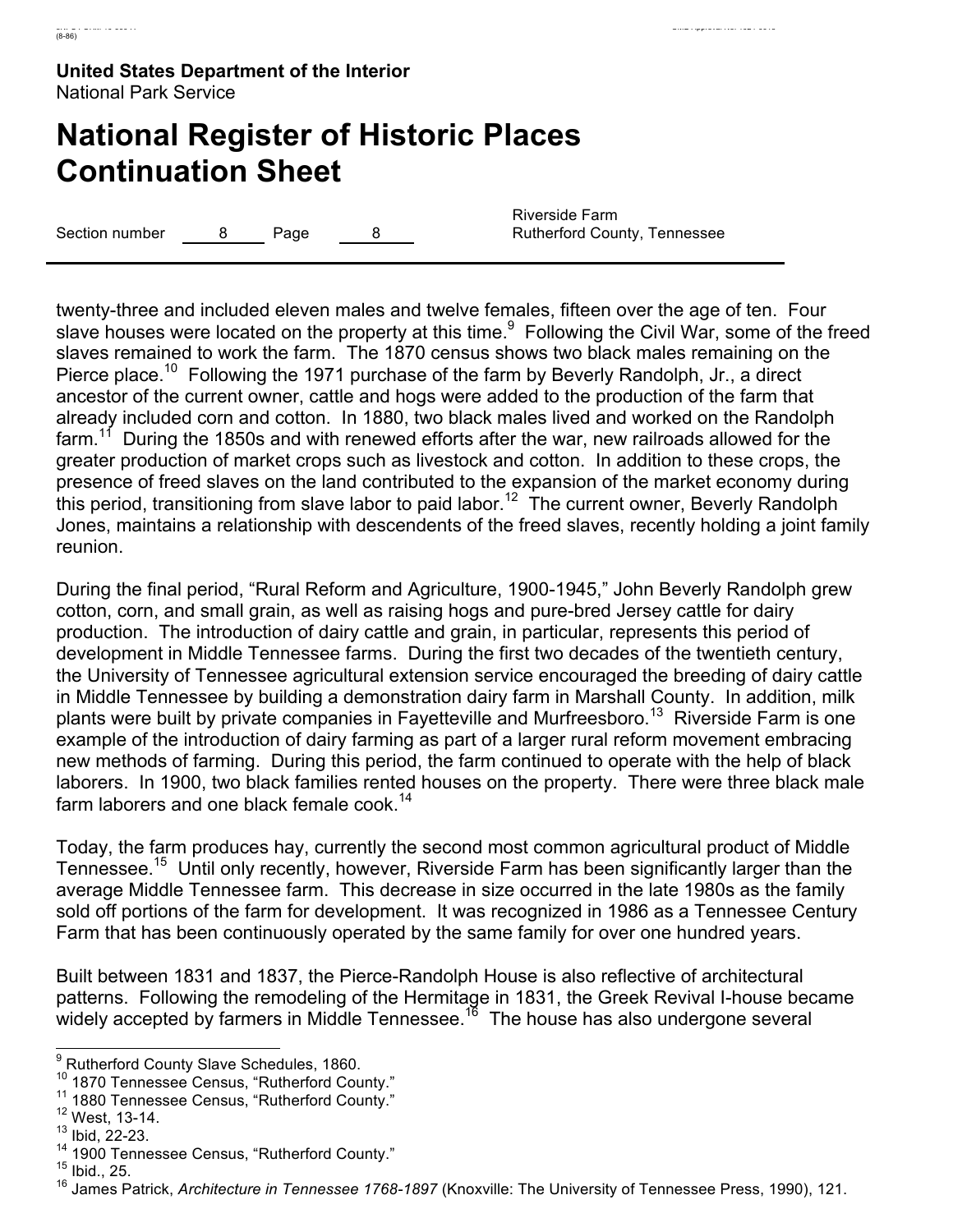# **National Register of Historic Places Continuation Sheet**

Section number  $\qquad 8$  Page 9

Riverside Farm Rutherford County, Tennessee

renovations since its construction, as many such houses have, although many of the renovations are themselves historically significant.<sup>17</sup> Most notably, the rear ell addition was added by Beverly Randolph, Jr., in the 1870s as part of the expansion and improvement of the farm during the late nineteenth century. It was also during this time that the front portico was rebuilt or at least restyled so that the front and side porches would have similar classical detailing. Electricity was added to the house in the 1920s. The Jones family modernized the kitchen and baths around 1970 paying attention to retain the historic integrity of the house.

In addition to the main house, the property is significant for the architecture of the early nineteenthcentury dogtrot, which is an excellent and intact example of a hand-hewn log building with halfdovetail notching and stone chimneys. Oral history suggests that the building may have served as an original residence for the Pierce family as the house was being constructed and is purported to have been used to house the Pierce family slaves. However, it is known that the Randolphs used it as a kitchen and cook's house through the middle of the twentieth century.<sup>18</sup>

One other contributing structure remaining on the farm, the shed east of the cabin, was constructed by John Randolph in the late nineteenth century. It was used for storage, as it is today. Around the middle of the twentieth century and prior to 1956, John Randolph constructed an addition to the shed that more than doubled its size for storage of larger farm equipment, representing the increased use of farming machinery on the farm during the first half of the twentieth century.

Riverside Farm is also significant as a representation of settlement patterns during the early decades of the nineteenth century in Middle Tennessee. The two historic families—the Pierce and Randolph families—who have owned the house both moved to Rutherford County during the initial period of settlement in the first decades of the nineteenth century. Rutherford County was founded in 1803 and the first farm in the county was established in 1807.<sup>19</sup>

Although he did not appear in the 1830 Census, Granville S. Pierce married Elizabeth Abbott in Rutherford County in  $1830.^{20}$  In 1831 he bought 700 acres in the vicinity of the Pierce-Randolph Farm from Richard Cummins.<sup>21</sup> His relative Alfred Pierce bought a share in this property from Granville Pierce in 1837.<sup>22</sup> Alfred married Harriet Alford in 1838.<sup>23</sup> Based on extensive deed and census research, either Granville or Alfred Pierce built the house.

 $17$  West, 11.

<sup>&</sup>lt;sup>18</sup> Interview with Beverly Randolph Jones, the current owner.<br><sup>19</sup> West, 4.<br><sup>20</sup> Rutherford County Marriage Books 1804-1881 (Murfreesboro, TN: Located in Linebaugh Public Library), 188.

<sup>&</sup>lt;sup>21</sup> Rutherford County Deed Book 2 (Murfreesboro, TN: Located in Rutherford County Register of Deeds, 1831), 236.<br><sup>22</sup> Rutherford County Deed Book W (Murfreesboro, TN: Located in Rutherford County Register of Deeds, 1837),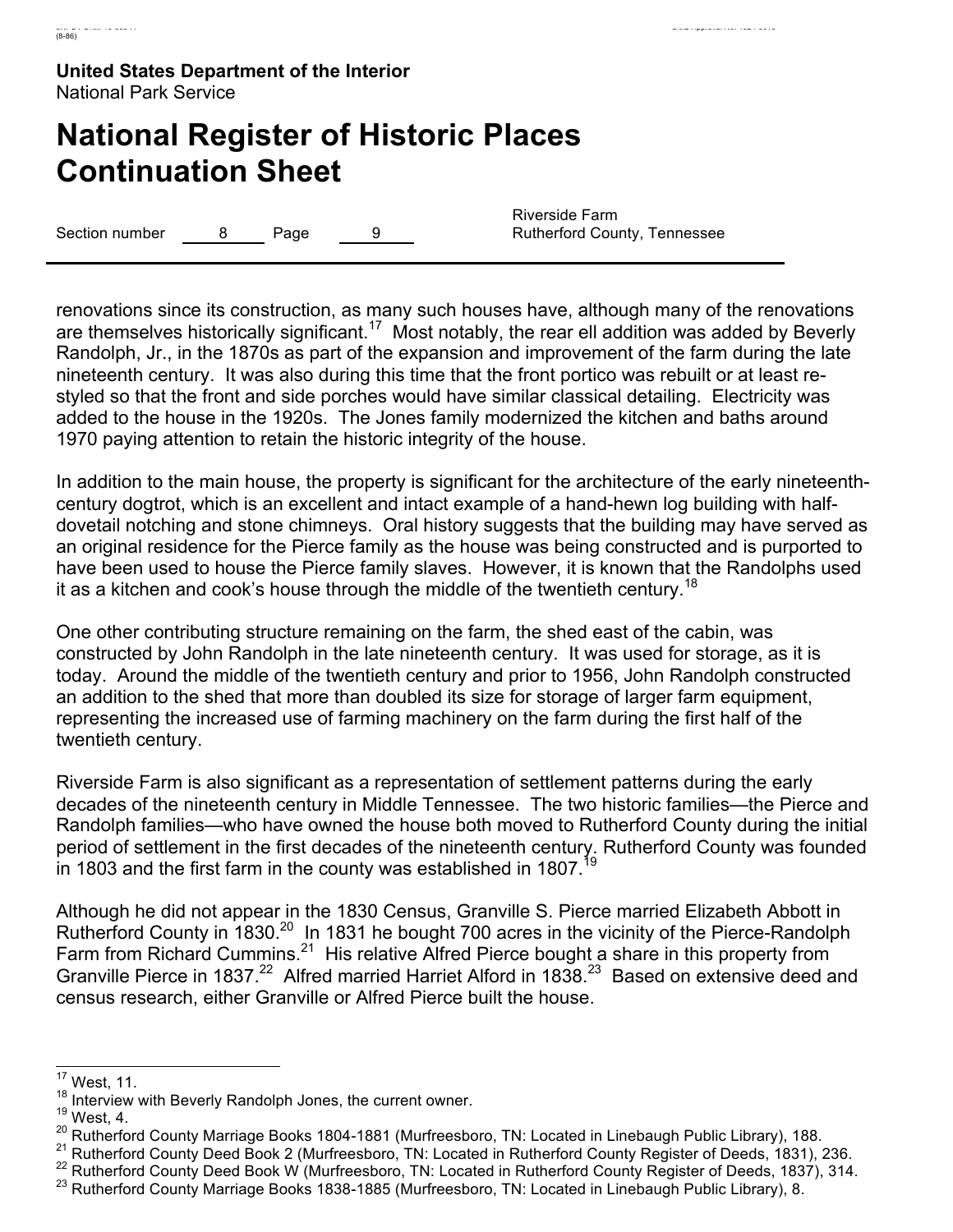# **National Register of Historic Places Continuation Sheet**

Section number  $\overline{8}$  Page 10

Riverside Farm Rutherford County, Tennessee

By 1870, Alfred Pierce had died and his son, William Pierce, gained ownership of the house.<sup>24</sup> Between 1871 and 1873, William Pierce sold about 572 acres of the farm, including the house, in the fifth district near the East Fork Stones River to Beverly Randolph, Jr.<sup>25</sup> Beverly Randolph, Sr. (1793-1868), had moved to Rutherford County from Virginia in 1816 and married Lucy Wade Searcy (1892-1891) in 1818.<sup>26</sup> Living and owning property near Riverside, he was a successful farmer (consistently owning over 20 slaves until emancipation) and the magistrate of the fifth district from 1842 until his death in February of 1868. He and Lucy had several children including Beverly (Tip) Randolph, Jr. (1837-1921), who was born on the adjacent farm to Riverside.

Beverly, Jr. went to school at Cumberland University. He then joined the Confederate Army in the Forty-Fifth Tennessee Infantry and fought at the nearby Battle of Stones River, where he was captured. Beverly, Jr. returned from the Union prison at Camp Morton in 1865 and married Elizabeth Casandra Wade. In 1868 after the death of his father, Beverly Jr. filled his father's position as magistrate and held that position until 1892.<sup>27</sup> In the decade following his 1871 purchase of Riverside (the house and 572 acres), Beverly Randolph, Jr., undertook a major addition to the house.<sup>28</sup> This addition provided two more bedrooms for a family that grew from four to nine during that decade. In addition to four newborn children, Beverly Randolph's mother moved into the house as well.<sup>29</sup> During the following decade, Beverly Randolph, Jr., served as a clerk of the circuit court between 1880 and 1884. The family farm grew cotton and corn for the market and vegetables for their own consumption while also raising cattle and hogs. According to the family, the house and farm have always been called "Riverside."30

Upon his death, the estate of Beverly Randolph, Jr., was divided among his four surviving children. His son, John Beverly Randolph, bought out his siblings between 1927 and 1929. At that time the farm had decreased to 464 acres. $31$  John Randolph was married to Alice Fletcher and they had three children: John Beverly, Henry Sperry, and Sarah Elizabeth Randolph. John Randolph served on the county court from 1912 until 1959.<sup>32</sup> He and Alice added electricity to the house

<sup>&</sup>lt;sup>24</sup> 1870 Tennessee Census, "Rutherford County" (Murfreesboro, TN: Located in Linebaugh Public Library), 14.<br><sup>25</sup> Rutherford County Deed Books 18 (Murfreesboro, TN: Located in Rutherford County Register of Deeds, 1872), 1

Susan G. Daniel, *Rutherford County Tennessee Pioneers Born Before 1800* (Murfreesboro: Rutherford County Historical Society, 2003), 211.

<sup>&</sup>lt;sup>27</sup> "Randolph Family Members of County Court for 80 Years" (In personal possession of Beverly Randolph Jones, no news paper title or date given), 23.<br><sup>28</sup> Beverly Randolph Jones, interview by author (Walter Hill, TN: Sept. 16, 2005).

<sup>&</sup>lt;sup>29</sup> 1880 Tennessee Census, "Rutherford County" (Murfreesboro, TN: Located in Linebaugh Public Library), 7.<br><sup>30</sup> "Rutherford County Historical Society Publication Number One" (Murfreesboro: Summer 1973), 59.<br><sup>31</sup> Rutherfor and 346.

<sup>32</sup> Caneta Hankins, *Hearthstones: The Story of Rutherford County Homes* (Murfreesboro: Oaklands Association, Inc., 1993), 29.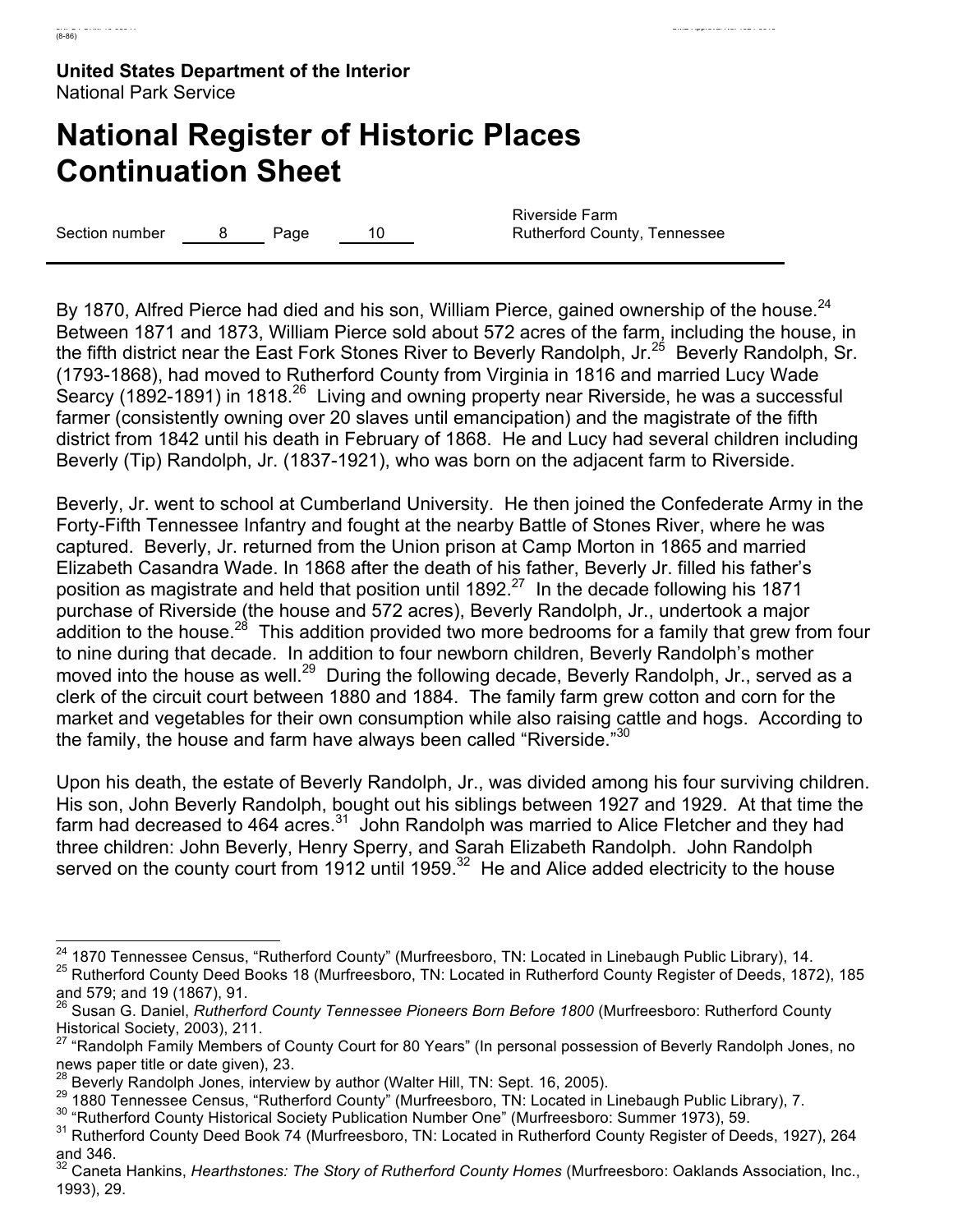# **National Register of Historic Places Continuation Sheet**

Section number  $\qquad 8$  Page 11

Riverside Farm Rutherford County, Tennessee

during the 1920s. Wires were initially hung across the ceilings and walls. They also replaced the hearthstones in 1942, although most of the mantles are still original.  $33$ 

During his ownership, John Randolph grew cotton, corn, and small grain, raised hogs, ran a dairy farm, and bred Jersey cattle. He and Alice also kept a vegetable garden for their family's consumption. John Randolph made the addition to the storage shed that more than doubled its size for storage of larger farm equipment. The farm did not lose any acreage while John Randolph owned it and in 1956, he divided the property between his children.<sup>34</sup>

In 1966, John Randolph's daughter Sarah (d.1999) and her husband John Claude Jones Sr. (died 2000) ended up with the house and 450 acres. They had four children: Sally Jones Wall (b.1939), Carolyn Jones Cook (b.1941), John Claude Jones, Jr. (b.1944) and Beverly Randolph Jones (b.1948). Sarah and John Claude moved to the house and farmed the land until their deaths. In addition to growing corn, hay, and soybeans and raising cattle, the Jones operated an antique business on their property. Sarah Jones replaced the light fixtures after the house was robbed in the 1960s. Plumbing was added around 1970 as part of a greater restoration project. The well can still be seen inside the back porch where it was enclosed c. 1970. The kitchen and den were also added to the rear of the house as part of the enclosed porch, and the portico was repaired. The family sold about one hundred acres in the late 1980s for the creation of the subdivision which now stands to the north of the house. Other portions of the farm have been divided between other members of the Randolph-Jones family and some of this land has been developed. More recent renovations to the farm have included the addition of metal roofs to the secondary buildings.  $35$ 

Today the farm associated with the house still includes about thirteen and a half acres and is owned by Beverly Randolph Jones.<sup>36</sup> Still a working farm, Mr. Jones currently grows hay on his property, the second most common farm product in Middle Tennessee.<sup>37</sup> This portion of the land that includes the house and the adjacent land is the most intact section of the original farm and serves as a representation of the agricultural landscape of Middle Tennessee.

33 Jones.

<sup>&</sup>lt;sup>34</sup> Rutherford County Deed Book 122 (Murfreesboro, TN: Located in Rutherford County Register of Deeds, 1956), 284.<br><sup>35</sup> Jones.

<sup>&</sup>lt;sup>36</sup> Rutherford County Record Book 281 (Murfreesboro, TN: Located in Rutherford County Register of Deeds, 2003), 1135.

 $37$  West, 25.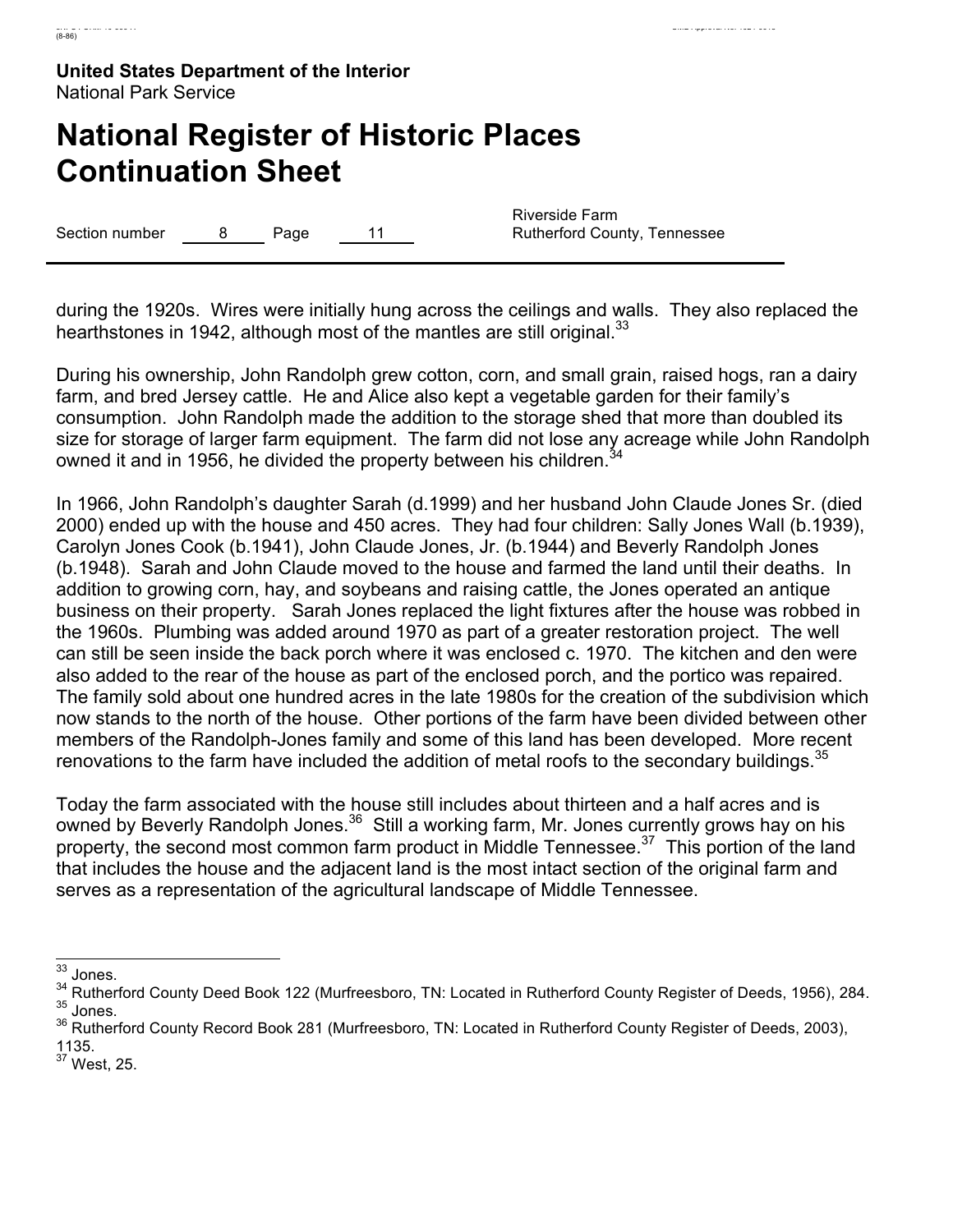# **National Register of Historic Places Continuation Sheet**

Section number 9 Page 12

Riverside Farm Rutherford County, Tennessee

MAJOR BIBLIOGRAPHICAL REFERENCES

- Daniel, Susan G. *Rutherford County Tennessee Pioneers Born Before 1800*. Murfreesboro: Rutherford County Historical Society, 2003.
- Daniels, Jonathan. "The Randolph's of Virginia." In personal possession of Beverly Randolph Jones. No publisher or date given.

"Family Search." http://www.familysearch.org. Oct. 6, 2005.

- Gavin, Michael T. *Nineteenth Century Hewn Log Architecture in Southern Middle Tennessee: An Artifactual Study*. Murfreesboro, TN: MTSU MA Thesis, Oct., 1995.
- "Gooch, Martha v. Beverly Randolph et al"*.* Murfreesboro, TN: Located in Rutherford County Archives, 1892.
- Hankins, Caneta. *Hearthstones: The Story of Rutherford County Homes*. Murfreesboro, TN: Oaklands Association, Inc., 1993.

Jones, Beverly Randolph. Interview by author. Walter Hill, TN: Sept. 16, 2005.

- *National Register Bulletin 15: How to Apply the National Register Criteria for Evaluation*. (1990, revised 2002) Available online: http://www.cr.nps.gov/nr/publications/bulletins.htm
- *National Register Bulletin 16a: How to Complete the National Register Registration Form*. (1997) Available online: http://www.cr.nps.gov/nr/publications/bulletins.htm
- Patrick, James. *Architecture in Tennessee 1768-1897*. Knoxville: The University of Tennessee Press, 1990.
- "Randolph Family Members of County Court for 80 Years". In personal possession of Beverly Randolph Jones. No news paper title or date given.
- Rutherford County Deed Books M (1818); W (1837); X (1839); Y (1841); Z (1833); 2 (1831); 3 (1847); 13 (1865); 14 (1867); 17 (1870); 18 (1872); 19 (1867); 20 (1874); 74 (1927); 122 (1956); 167 (1966). Murfreesboro, TN: Located in Rutherford County Register of Deeds.
- "Rutherford County Historical Society Publication Number One". Murfreesboro, TN: Rutherford County Historical Society, Summer 1973.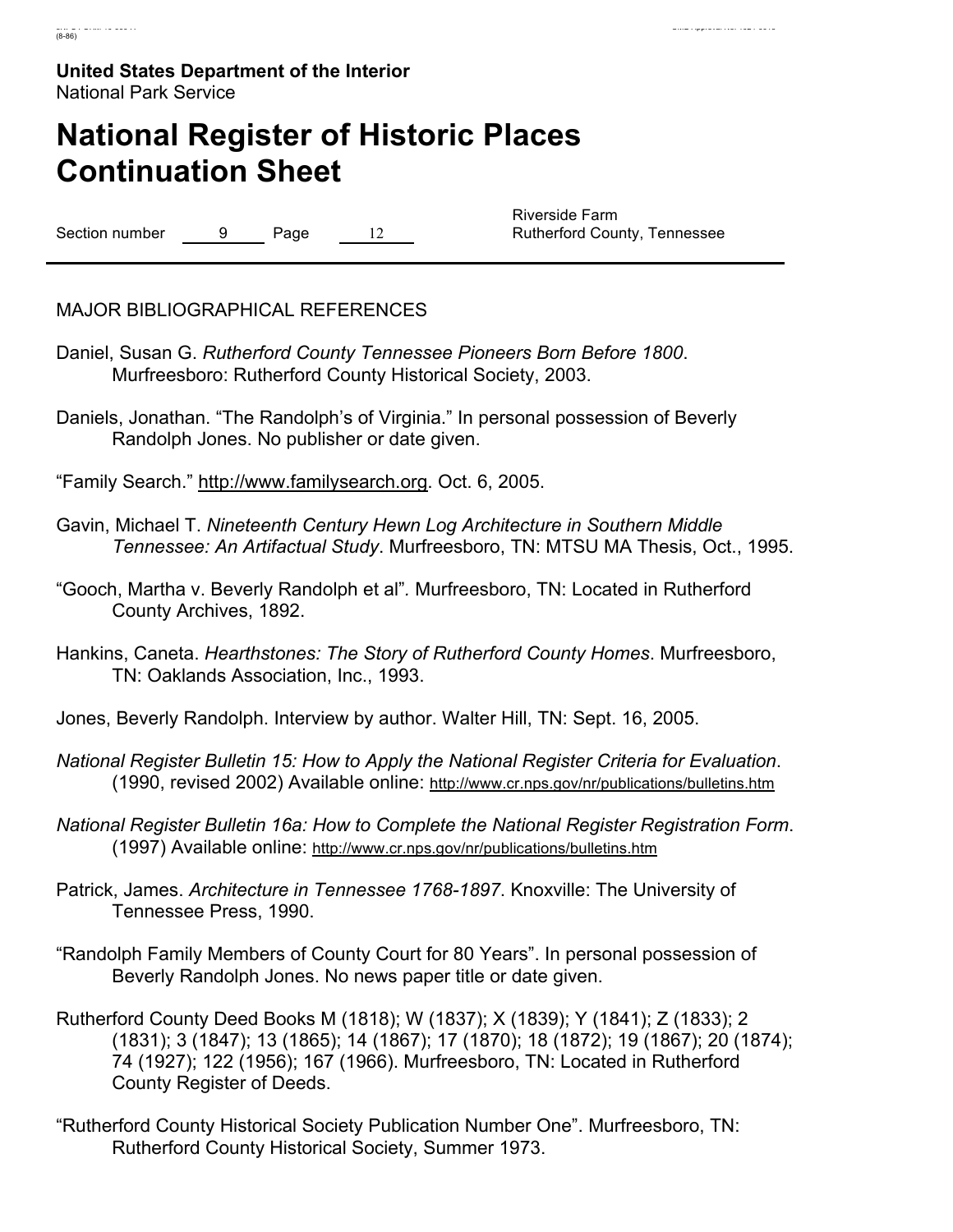# **National Register of Historic Places Continuation Sheet**

Section number 9 Page 13

Riverside Farm Rutherford County, Tennessee

- "Rutherford County Historical Society Publication Number Twenty". Murfreesboro, TN: Rutherford County Historical Society, December 1982.
- Rutherford County Marriage Books 1804-1881. Murfreesboro, TN: Located in Linebaugh Public Library.
- Rutherford County Marriage Books 1838-1885. Murfreesboro, TN: Located in Linebaugh Public Library.
- Rutherford County Record Book 281. Murfreesboro, TN: Located in Rutherford County Register of Deeds, 2003.

Rutherford County Slave Schedules. 1850, 1860.

- Tennessee Census. "Rutherford County." Murfreesboro, TN: Located in Linebaugh Public Library, 1820, 1830, 1840, 1850, 1860, 1870, 1880, 1900.
- Watson, Virginia Gooch. "Randolph Cemetery." In personal possession of Beverly Randolph Jones. Unpublished article.
- Watson, Virginia Gooch. "John Claiborne Gooch 1829-1866." In personal possession of Beverly Randolph Jones. Unpublished article.
- West, Carroll Van. "Historic Family Farms in Middle Tennessee" (1995). Available online: http://histpres.mtsu.edu/histpres/SERVICES/Historic%20Family%20Farms%20in%20Middle%20TN.pdf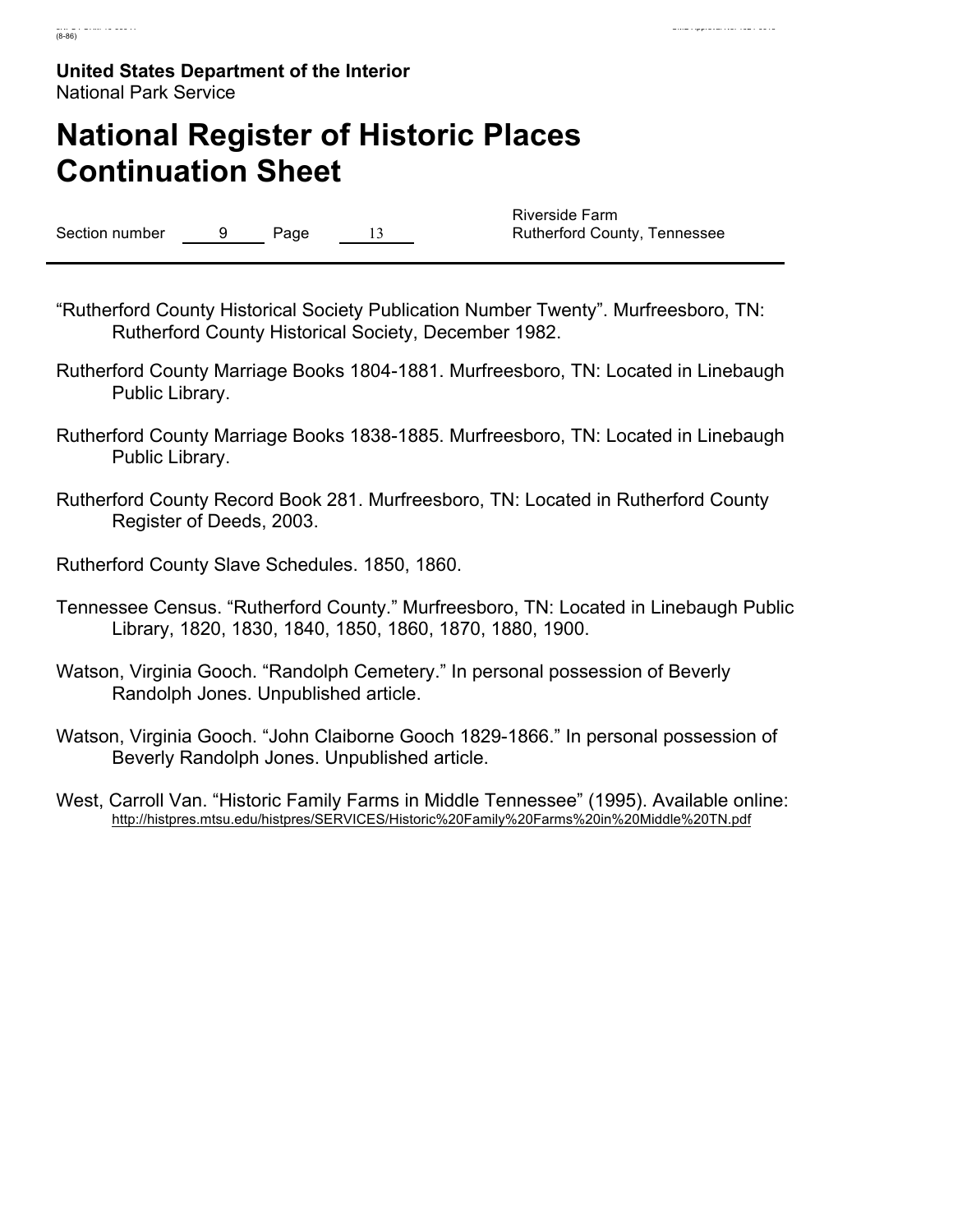# **National Register of Historic Places Continuation Sheet**

Section number 10 Page 14

Riverside Farm Rutherford County, Tennessee

VERBAL BOUNDARY DESCRIPTION

The 13.6-acre property is located on the north side of West Jefferson Pike in Rutherford County. The boundaries are delineated on the attached property tax map (scale is less than 1" = 400' due to standards of Tennessee Counties) and the attached USGS Topographical Map. It is found on Rutherford County Tax Map 36, parcel 2401.

BOUNDARY JUSTIFICATION

The nominated property represents the current legal boundaries of all of the historic property owned by Beverly Randolph Jones at this location and associated with the historic farmhouse, as described on the attached tax map.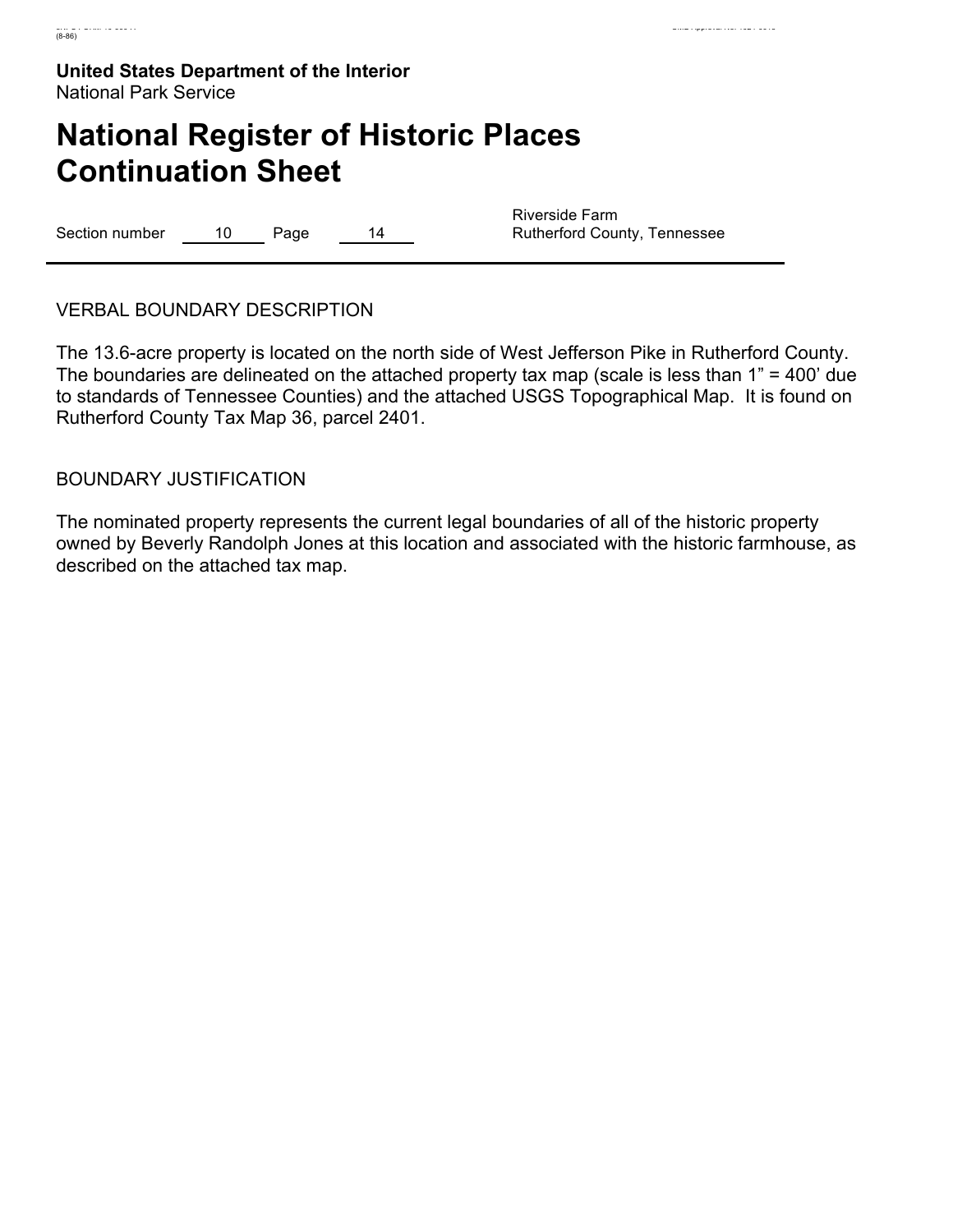# **National Register of Historic Places Continuation Sheet**

Section number PHOTOS Page 15

Riverside Farm Rutherford County, Tennessee

## **PHOTOGRAPH LOG**

Pierce-Randolph Farm Rutherford County, Tennessee

Photographer: Leslie N. Sharp, Center for Historic Preservation Date Photographed: September 2005 Negatives: Tennessee Historical Commission, Nashville, Tennessee

Riverside Farm. Photographer facing north-northwest. 1 of 45.

South façade of Main House. Photographer facing north. 2 of 45.

Portico of Main House. Photographer facing northeast. 3 of 45.

East elevation of Main House. Photographer facing east-northeast. 4 of 45.

North and east elevations of rear enclosed porch of Main House. Photographer facing southwest. 5 of 45.

North and west elevations of c. 1970 rear addition to Main House. Photographer facing southeast. 6 of 45.

West elevation of Main House. Photographer facing southeast. 7 of 45.

West elevation of Main House. Photographer facing east. 8 of 45.

West elevation of Main House. Photographer facing east-northeast. 9 of 45.

Entrance hall of Main House. Photographer facing south-southwest. 10 of 45.

Entrance hall of Main House. Photographer facing south-southwest down stairs. 11 of 45.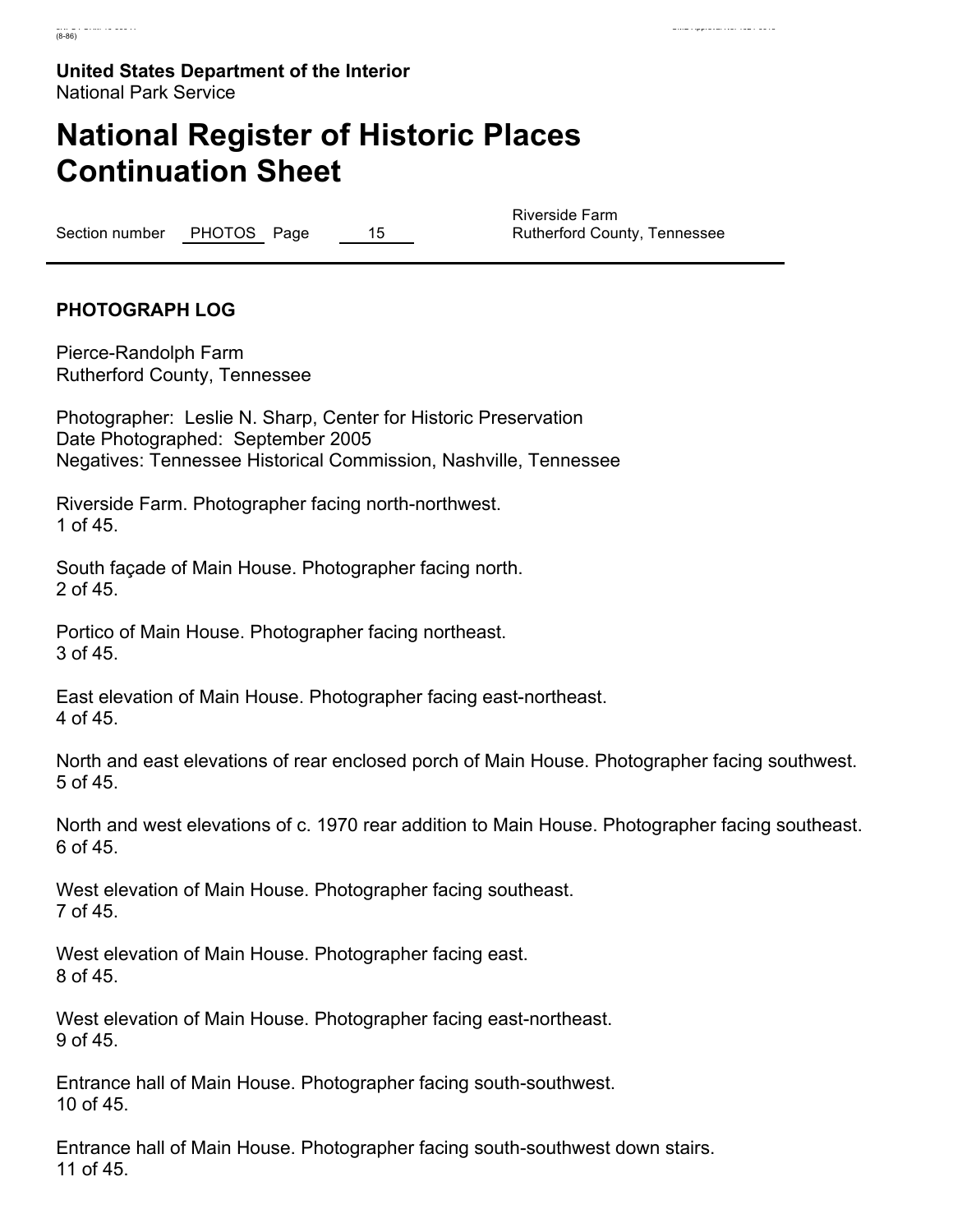# **National Register of Historic Places Continuation Sheet**

Section number PHOTOS Page 16

Riverside Farm Rutherford County, Tennessee

Entrance hall of Main House. Photographer facing north-northeast. 12 of 45.

Stair in entrance hall of Main House. Photographer facing north. 13 of 45.

Parlor of Main House. Photographer facing northeast. 14 of 45.

Mantle in parlor of Main House. Photographer facing east-northeast. 15 of 45.

Dining room in Main House. Photographer facing northwest. 16 of 45.

Detail of beaded cornice in dining room of Main House. 17 of 45.

Mantle in dining room of Main House. Photographer facing northwest. 18 of 45.

First floor stair hall in Main House. Photographer facing northwest. 19 of 45.

Entrance door in first floor stair hall of Main House. Photographer facing south. 20 of 45.

First floor stair hall of Main House. Photographer facing north-northeast. 21 of 45.

First floor bedroom of Main House. Photographer facing north. 22 of 45.

Kitchen and den of Main House. Photographer facing northeast. 23 of 45.

Den of Main House. Photographer facing west. 24 of 45.

Second floor central hall of Main House. Photographer facing north-northeast.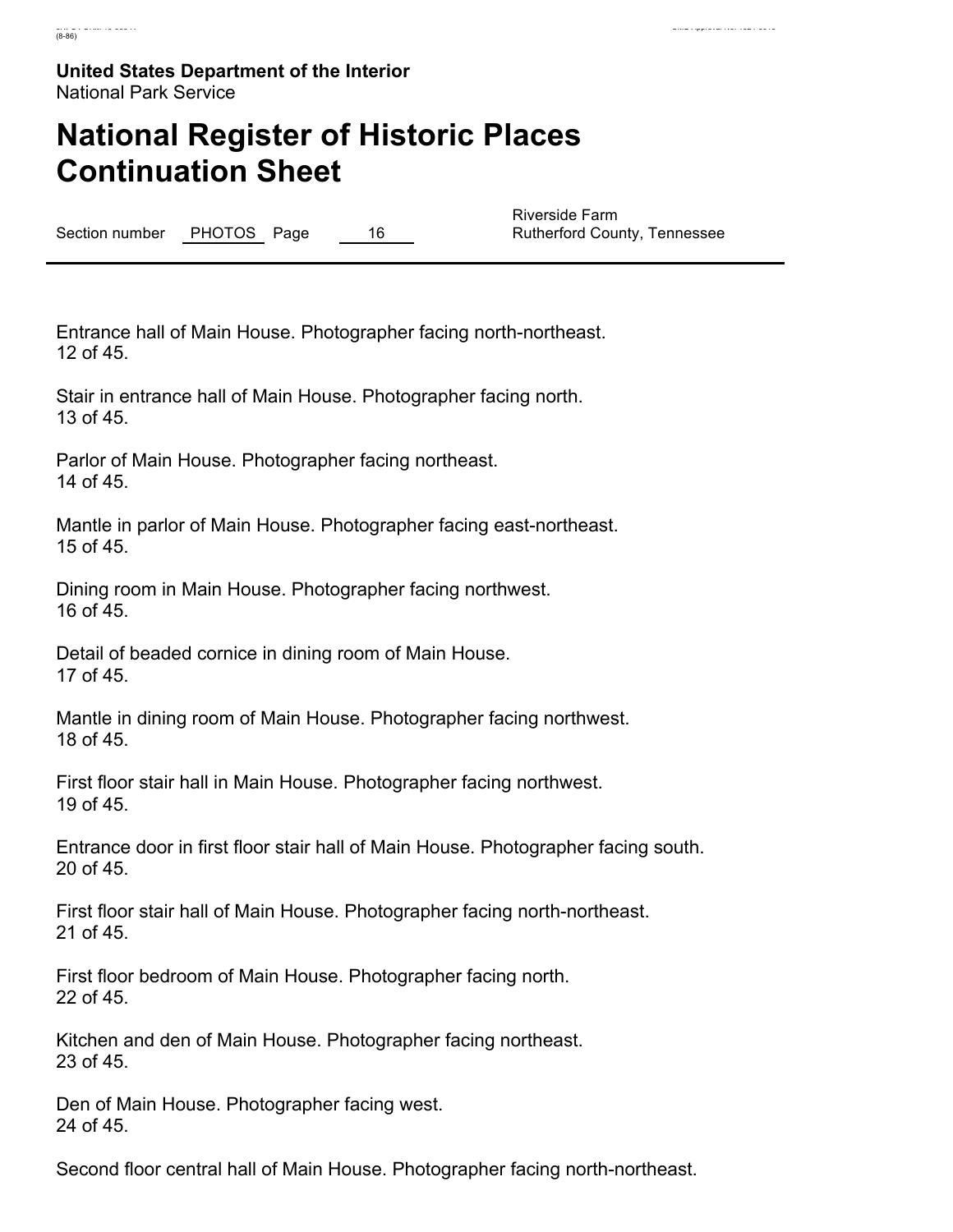# **National Register of Historic Places Continuation Sheet**

Section number PHOTOS Page 17

Riverside Farm Rutherford County, Tennessee

25 of 45.

Second floor central hall of Main House. Photographer facing south. 26 of 45.

Detail of main door in second floor central all of Main House. Photographer facing south. 27 of 45.

Second floor east bedroom of Main House. Photographer facing east-northeast. 28 of 45.

Second floor west bedroom of Main House. Photographer facing east. 29 of 45.

Second floor west bedroom of Main House. Photographer facing west. 30 of 45.

Second floor stair hall of Main House. Photographer facing south-southeast. 31 of 45.

Second floor stair hall of Main House. Photographer facing northeast. 32 of 45.

Second floor north bedroom of Main House. Photographer facing north. 33 of 45.

South façade and west elevation of Log Dogtrot. Photographer facing northeast. 34 of 45.

East elevation of Log Dogtrot. Photographer facing west. 35 of 45.

Northeast corner of Log Dogtrot. Photographer facing south-southwest. 36 of 45.

North and east elevations of Log Dogtrot. Photographer facing southwest. 37 of 45.

North elevation of Log Dogtrot. Photographer facing south. 38 of 45.